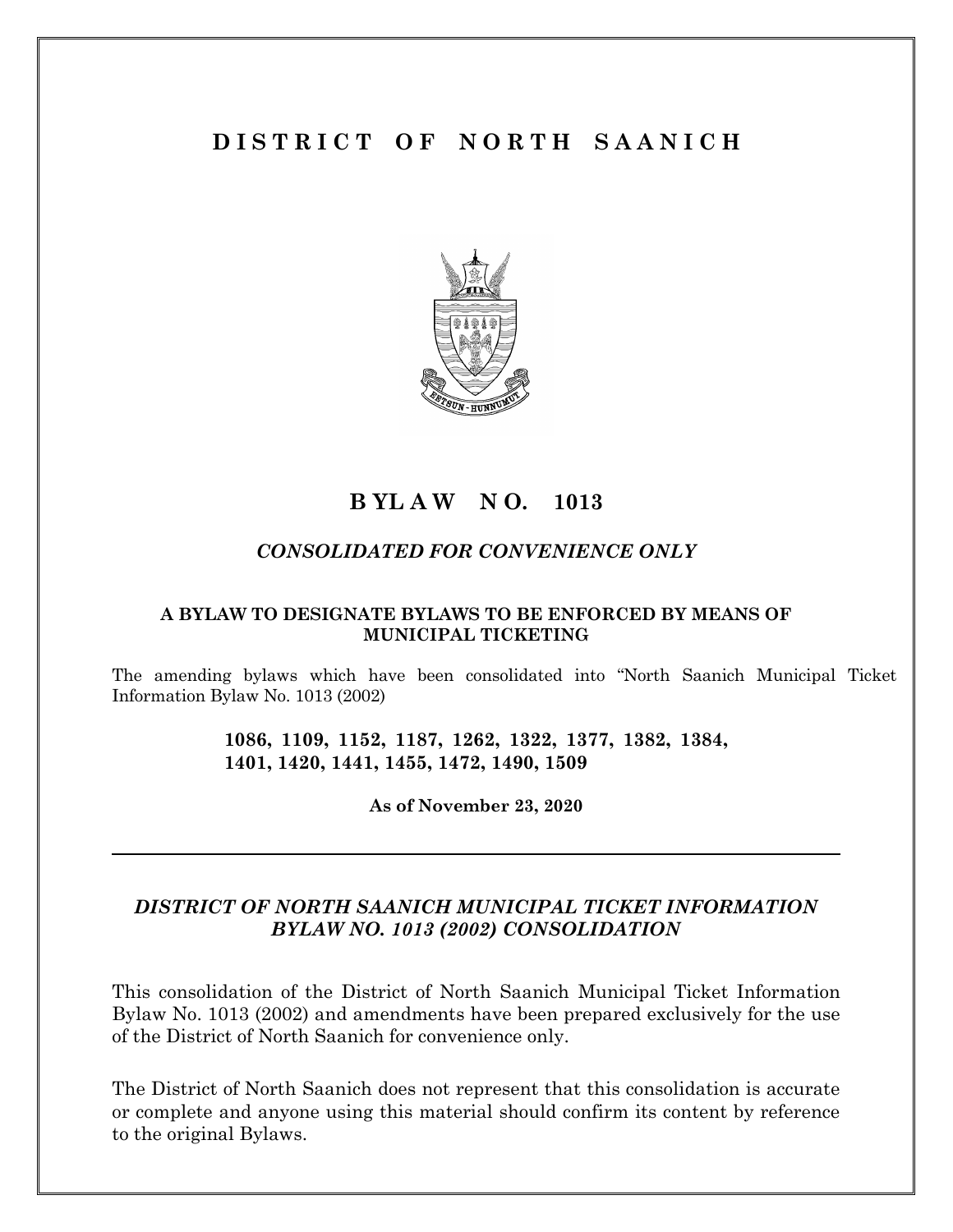# **DISTRICT OF NORTH SAANICH**



# **BYLAW NO. 1013**

# **A BYLAW TO DESIGNATE BYLAWS TO BE ENFORCED BY MEANS OF MUNICIPAL TICKETING**

WHEREAS Section 272(1) of the *Local Government Act* authorizes the Council, by by-law, to designate those by-laws for which municipal ticket information may be used as a means of by-law enforcement;

AND WHEREAS Section 272(5) of the *Local Government Act* authorizes the Council to, by by-law, set fine amounts in consultation with the Chief Judge of the Provincial Court;

NOW THEREFORE**,** the Municipal Council of the District of North Saanich, in Open Meeting Assembled, ENACTS AS FOLLOWS:

- 1. This By-law may be cited as "**North Saanich Municipal Ticket Information Bylaw No. 1013 (2002)**".
- 2. This By-law repeals "District of North Saanich Ticket Information Utilization By-law No. 696 (1991)" and "North Saanich Municipal Ticket Information Utilization Bylaw 1991 No. 696 Amendment Bylaw 2002 No. 1007".
- 3. This Bylaw shall take effect upon the date of its adoption.

READ A FIRST TIME the **21st** day of **October,** 2002.

READ A SECOND TIME the **21st** day of **October,** 2002.

READ A THIRD TIME the **21st** day of **October,** 2002.

APPROVED BY THE CHIEF JUDGE OF THE PROVINCIAL COURT the **5th** day of **November**, 2002.

FINALLY PASSED AND ADOPTED the **18th** day of **November**, 2002.

Linda Michaluk Sandy Joyce

\_\_\_\_\_\_\_\_\_\_\_\_\_\_\_\_\_\_\_\_\_\_\_\_\_\_\_\_\_\_\_\_

MAYOR CLERK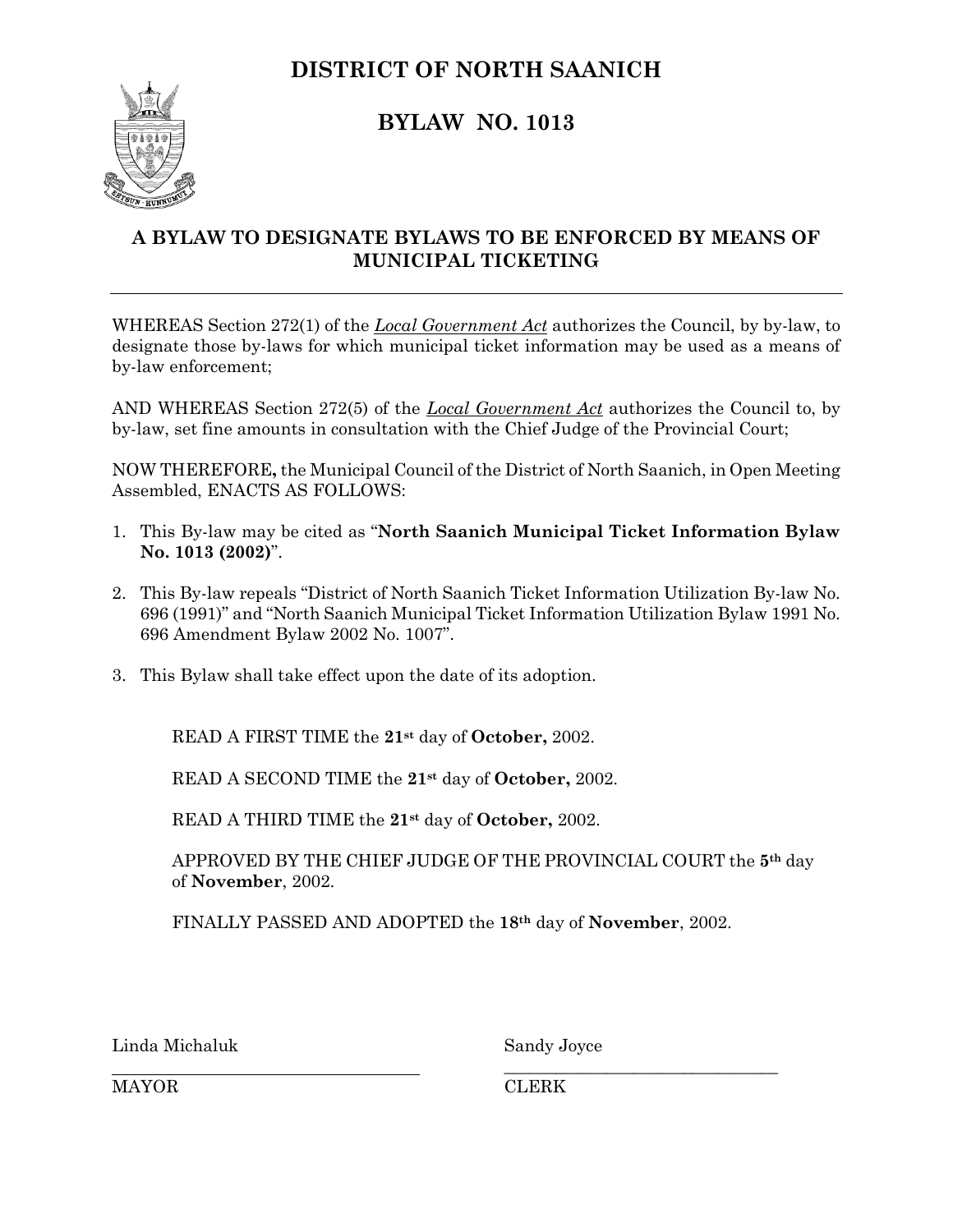# **North Saanich Municipal Ticket Information Utilization Bylaw No. 1013 (2002)** *BYLAW 1401 BYLAW 1472*

| <b>DESIGNATED BYLAWS</b>                                                         | DESIGNATED BYLAW ENFORCEMENT<br><b>OFFICERS</b>                                                                                                                               |
|----------------------------------------------------------------------------------|-------------------------------------------------------------------------------------------------------------------------------------------------------------------------------|
| Fire Prevention and Regulation Bylaw No.<br>962                                  | Fire Chief<br>Fire Inspector<br>Firefighter                                                                                                                                   |
|                                                                                  | Director, Development & Community Services<br>Royal Canadian Mounted Police                                                                                                   |
| Noise and Nuisance Bylaw No. 20 as<br>amended                                    | Royal Canadian Mounted Police<br>Director, Development & Community Services<br>Building Inspector/Bylaw Enforcement Officer<br><b>Building Inspector</b><br>Poundkeeper       |
| Sign Bylaw No. 673 as amended                                                    | Director, Development & Community Services<br>Building Inspector/Bylaw Enforcement Officer<br><b>Building Inspector</b>                                                       |
| Business License Bylaw No. 898                                                   | Director, Development & Community Services<br>License Inspector<br>Royal Canadian Mounted Police<br>Building Inspector/Bylaw Enforcement Officer<br><b>Building Inspector</b> |
| <b>BYLAW 1401</b><br>Untidy and Unsightly Premises Bylaw No.<br>1400, as amended | Director, Development & Community Services<br><b>Building Inspector</b><br>Building Inspector/Bylaw Enforcement Officer<br>Royal Canadian Mounted Police                      |
| Animal Control Bylaw No. 751 as amended                                          | Poundkeeper                                                                                                                                                                   |
| Building and Plumbing Bylaw No. 1150                                             | Director, Development & Community Services<br>Building Inspector/Bylaw Enforcement Officer<br><b>Building Inspector</b>                                                       |
| <b>BYLAW 1322</b><br>Zoning Bylaw No. 1255 as amended                            | Director, Development & Community Services<br>Building Inspector/Bylaw Enforcement Officer<br><b>Building Inspector</b>                                                       |
| Prohibition of Soil Removal Bylaw No. 255                                        | Municipal Engineer<br>Senior Engineering Technician<br><b>Engineering Assistant</b>                                                                                           |
| Fireworks Regulation Bylaw No. 925 as<br>amended                                 | Fire Chief<br>Fire Inspector<br>Firefighter                                                                                                                                   |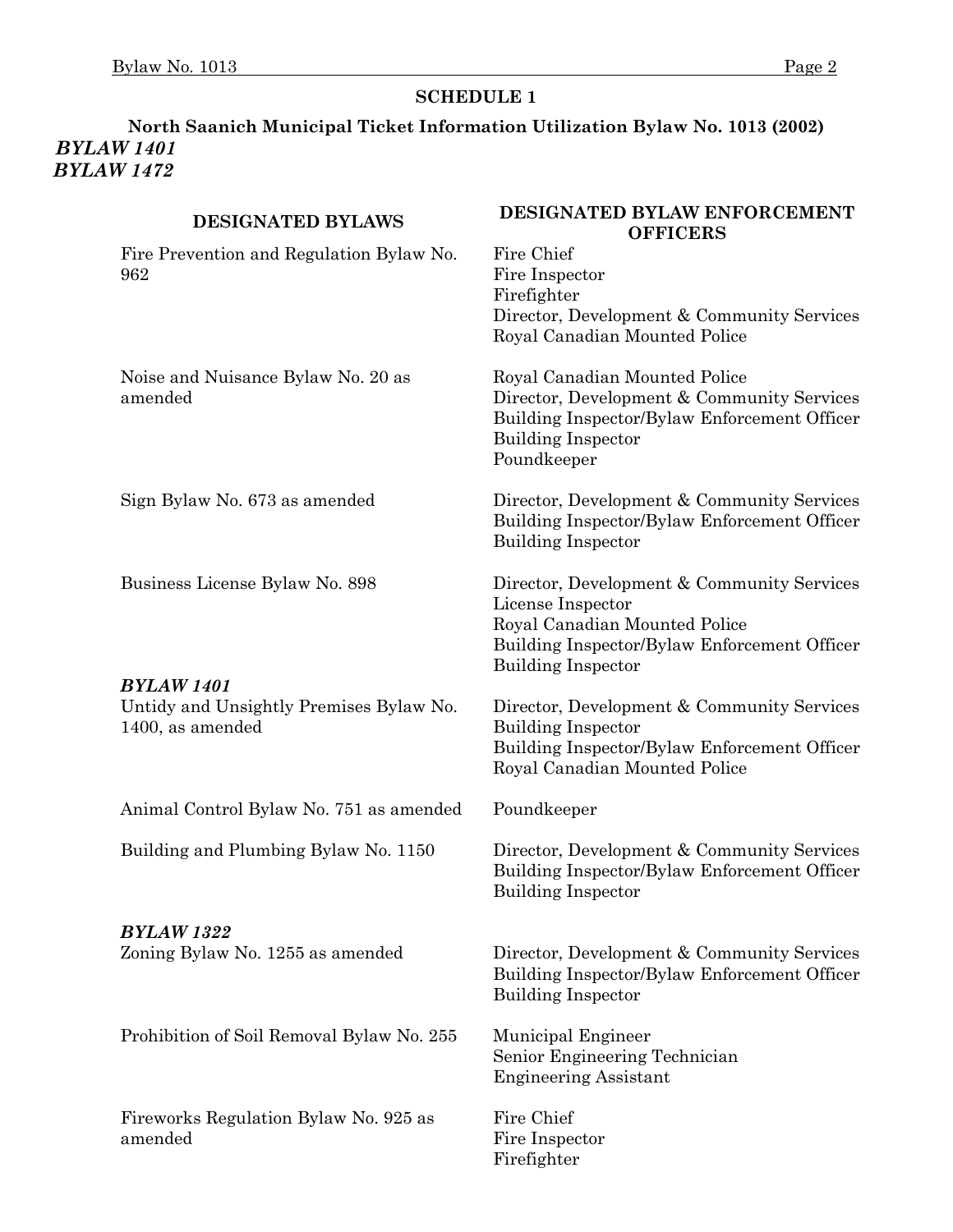|                                          | Royal Canadian Mounted Police<br>Director, Development & Community Services<br>Building Inspector/Bylaw Enforcement Officer<br><b>Building Inspector</b>                                                                      |
|------------------------------------------|-------------------------------------------------------------------------------------------------------------------------------------------------------------------------------------------------------------------------------|
| Tree Protection Bylaw No. 935 as amended | Director, Development & Community Services<br>Building Inspector/Bylaw Enforcement Officer<br><b>Building Inspector</b><br>Works Superintendent                                                                               |
| Firearms Bylaw No. 846 as amended        | Royal Canadian Mounted Police                                                                                                                                                                                                 |
| BYLAW 1441                               |                                                                                                                                                                                                                               |
| Blasting Bylaw No. 1440                  | Director, Infrastructure Services<br>Director, Development & Community Services<br>Building Inspector/Bylaw Enforcement Officer<br><b>Building Inspector</b><br>Fire Chief<br>Fire Inspector<br>Royal Canadian Mounted Police |

Streets and Traffic Regulation Bylaw No. 1261, 2012

*BYLAW 1472*

Director of Services Bylaw Enforcement Officer Royal Canadian Mounted Police

Parks Bylaw No. 1470, 2018 Director of Infrastructure Services Bylaw Enforcement Officer Royal Canadian Mounted Police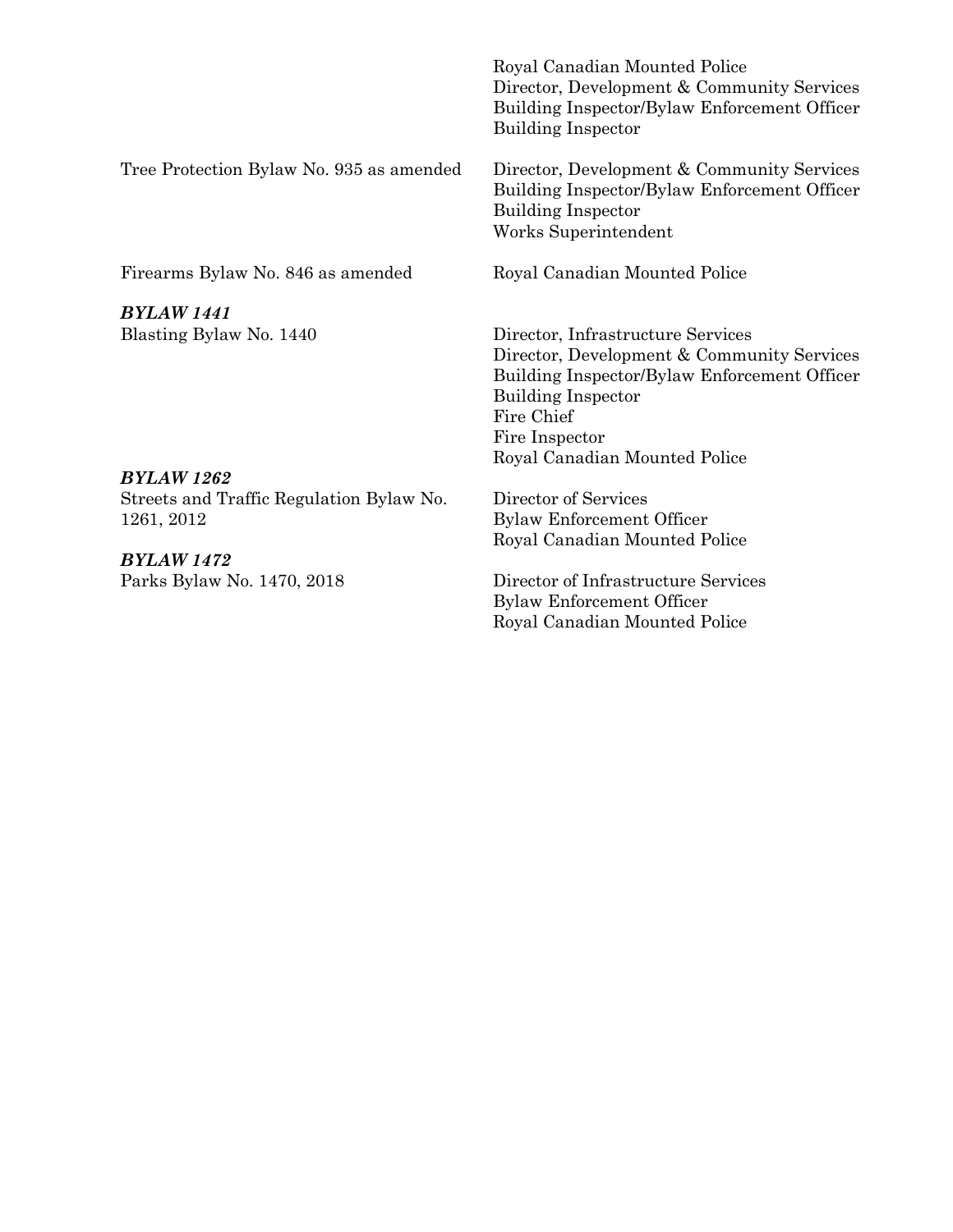#### *BYLAW 1086* **SCHEDULE 2**

**North Saanich Municipal Ticket Information Utilization Bylaw No. 1013 (2002)**

**This schedule documents offences under the "District of North Saanich Fire Prevention and Regulation Bylaw No. 962 (2000)", for which Municipal Ticket Information tickets may be issued and also documents the fines which will be levied for each such offence.**

| Column 1                                                                     | Column 2             | Column 3 |
|------------------------------------------------------------------------------|----------------------|----------|
| <b>Offence</b>                                                               | <b>Bylaw Section</b> | Fine     |
| Obstruction of Fire Chief or police officer                                  | $\overline{4}$       | \$200.00 |
| Hindrance of fire personnel at a fire                                        | 5                    | \$200.00 |
| Fail to comply with demand for water or to assist in<br>fire suppression     | 6(b)                 | \$200.00 |
| Obstruct fire equipment proceeding to or from a fire                         | 8                    | \$200.00 |
| Making or circulating a false alarm                                          | 12                   | \$150.00 |
| Interfere with access to a fire hydrant                                      | 13                   | \$150.00 |
| Operating an incinerator in violation of an Order by<br>the Fire Chief       | 14(b)(ii)            | \$100.00 |
| Burning outside authorized times                                             | 15                   | \$100.00 |
| Lighting, igniting or maintaining a fire in the open air<br>without a permit | 15(a)                | \$100.00 |
| Burning debris from the felling or destruction of trees<br>without a permit  | 15(g)                | \$200.00 |
| Burning within a banned area                                                 | 16                   | \$100.00 |
| Burning without meeting conditions requested on<br>permit                    | 16(a)                | \$100.00 |
| Burning on municipal or private property without<br>owners permission        | 16(b)(c)             | \$100.00 |
| Importing burning material from another location                             | 16(d)                | \$100.00 |
| Failure to supervise burning                                                 | 16(e)                | \$100.00 |
| Burning in a poorly maintained incinerator                                   | 19(a)                | \$100.00 |
| Failure to supervise burning in an incinerator                               | 19(b)                | \$100.00 |
| Location of incinerator in violation of setbacks                             | 19(c)                | \$100.00 |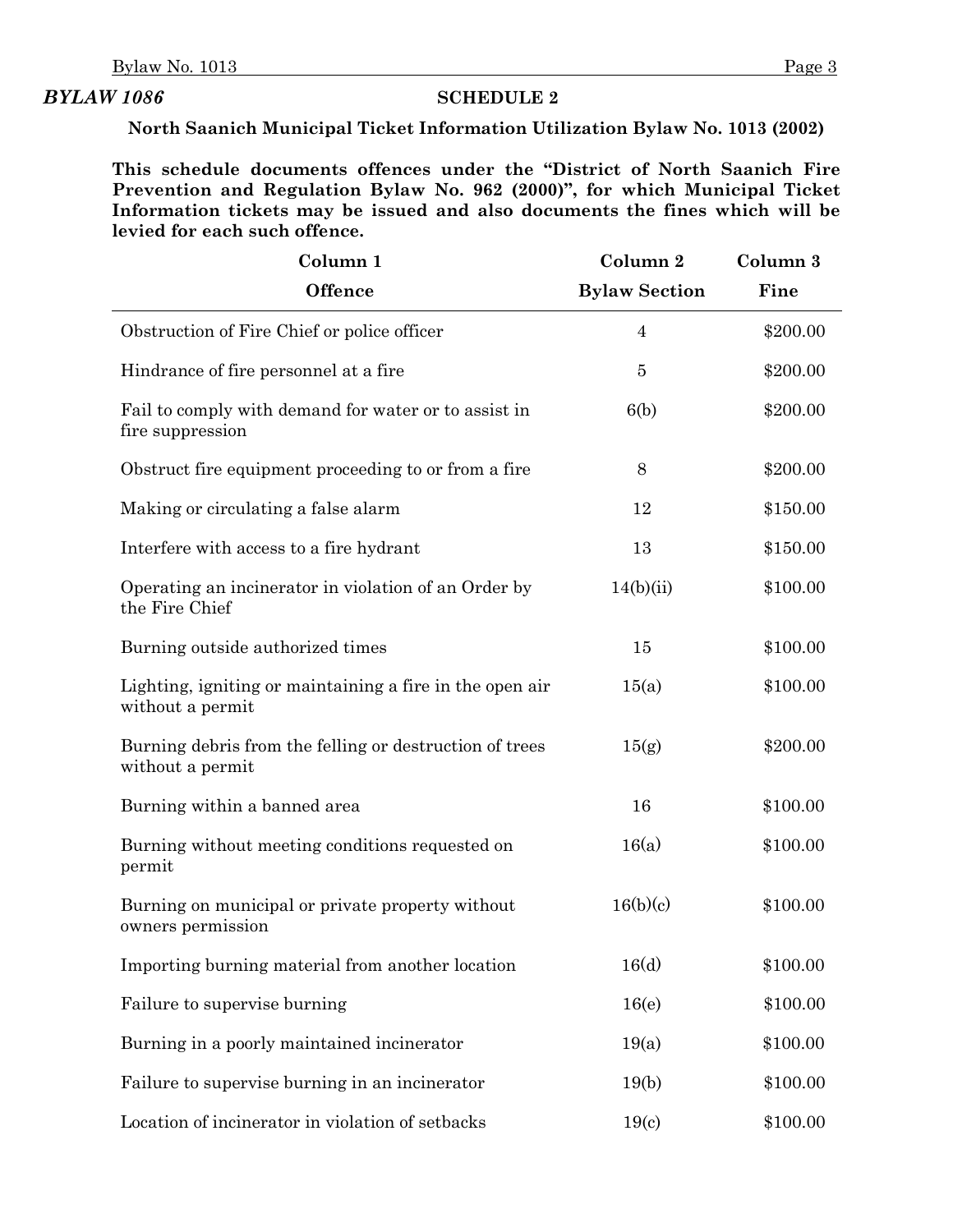| Burning on foreshore in violation of setbacks                                                          | 20 | \$200.00 |
|--------------------------------------------------------------------------------------------------------|----|----------|
| Burning prohibited materials                                                                           | 21 | \$200.00 |
| Exceeding amount of solid or liquid fuel permitted by<br>Fire Chief to accelerate burning of debris    | 22 | \$200.00 |
| Creating excessive smoke                                                                               | 23 | \$100.00 |
| Dumping materials originating from properties located<br>outside of North Saanich at the municipal pit | 31 | \$50.00  |
| Contravene a written Order by the Fire Chief                                                           |    | \$100.00 |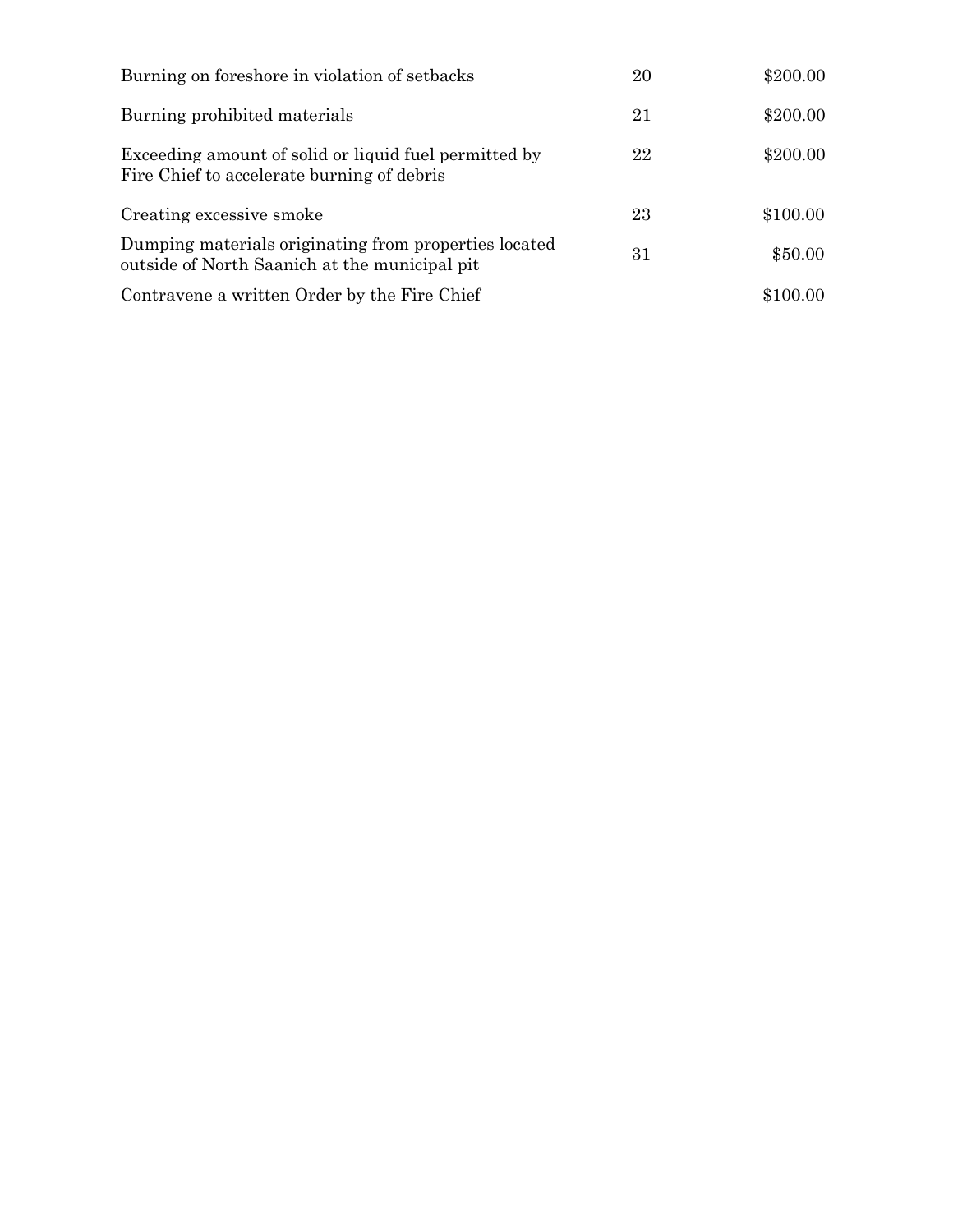#### **SCHEDULE 3**

# **North Saanich Municipal Ticket Information Utilization Bylaw No. 1013 (2002)**

**This schedule documents offences under the "North Saanich Noise Bylaw No. 1383 (2015)" for which Municipal Ticket Information tickets may be issued and also documents the fines which will be levied for each such offence.**

| <b>Offence</b>                                   | Section#       | Fine if paid<br>within 30<br>days | Fine if paid<br>after 30 days |  |
|--------------------------------------------------|----------------|-----------------------------------|-------------------------------|--|
| Noise which disturbs others                      | 6.1            | \$300.00                          | \$390.00                      |  |
| Permitting a noise that<br>disturbs others       | 6.2            | \$300.00                          | \$390.00                      |  |
| Disturbing noise of a<br>commercial enterprise   | $\overline{7}$ | \$300.00                          | \$390.00                      |  |
| Allow animal or bird to<br>disturb others        | 8              | \$300.00                          | \$390.00                      |  |
| Amplified sound that<br>disturbs the others      | 9              | \$300.00                          | \$390.00                      |  |
| Outdoor Light that disturbs<br>others            | 10             | \$300.00                          | \$390.00                      |  |
| Operate Heat Pump over<br>45 decibels            | 11.1           | \$300.00                          | \$390.00                      |  |
| Operate Heat Pump that<br>disturbs others        | 11.2           | \$300.00                          | \$390.00                      |  |
| Construction outside of<br>permitted time period | 12             | \$300.00                          | \$390.00                      |  |
| Noisy operation of a vehicle                     | 13.1           | \$300.00                          | \$390.00                      |  |
| Vehicle noise which<br>disturbs others           | 13.1           | \$300.00                          | \$390.00                      |  |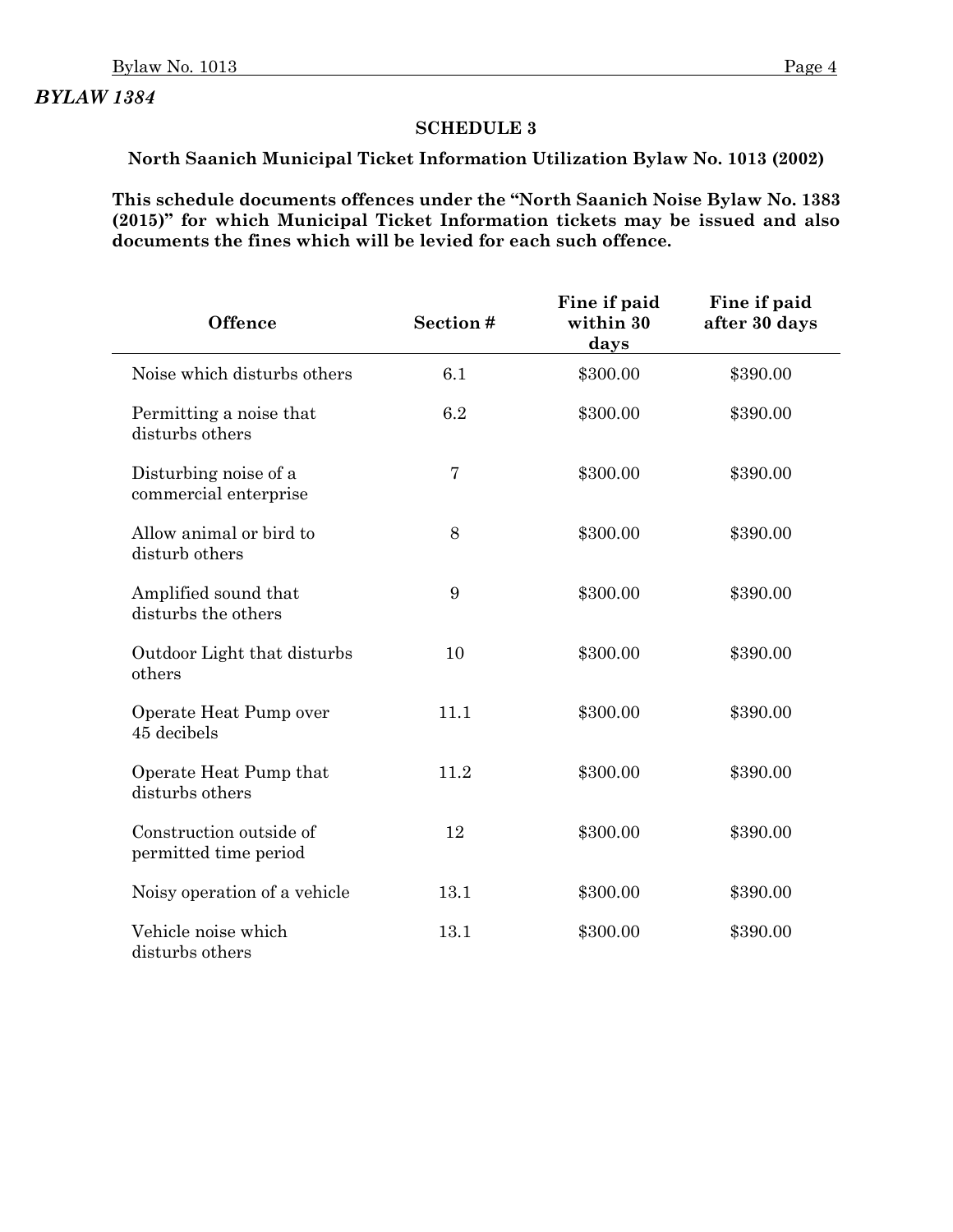#### **Schedule 4**

**North Saanich Municipal Ticket Information Utilization Bylaw No. 1013 (2002)**

**This schedule documents offences under the "District of North Saanich Sign Bylaw No. 1489 (2020)" as amended for which Municipal Ticket Information tickets may be issued and also documents the fines which will be levied for each such offence.**

| Column 1                                | Column 2             | Column 3 | Column 4              |
|-----------------------------------------|----------------------|----------|-----------------------|
| <b>Offence</b>                          | <b>Bylaw Section</b> | Fine     | <b>Early Pay Fine</b> |
|                                         | 4.1                  | \$130    | \$100                 |
| Sign Erected without Permit             |                      |          |                       |
|                                         | 2.3                  | \$130    | \$100                 |
| Affix sign to any tree, telegraph pole, |                      |          |                       |
| electric light pole or fence            |                      |          |                       |
|                                         | 8.1                  | \$195    | \$150                 |
| Sign in unsafe condition                |                      |          |                       |
|                                         | 8.1                  | \$130    | \$100                 |
| Sign placed or erected in               |                      |          |                       |
| contravention of Bylaw                  |                      |          |                       |
|                                         | 3.3                  | \$130    | \$100                 |
| Sign placed or maintained on, within    |                      |          |                       |
| or above any road allowance or          |                      |          |                       |
| municipal property                      |                      |          |                       |
|                                         | 2.1                  | \$195    | \$150                 |
| Erect prohibited sign                   |                      |          |                       |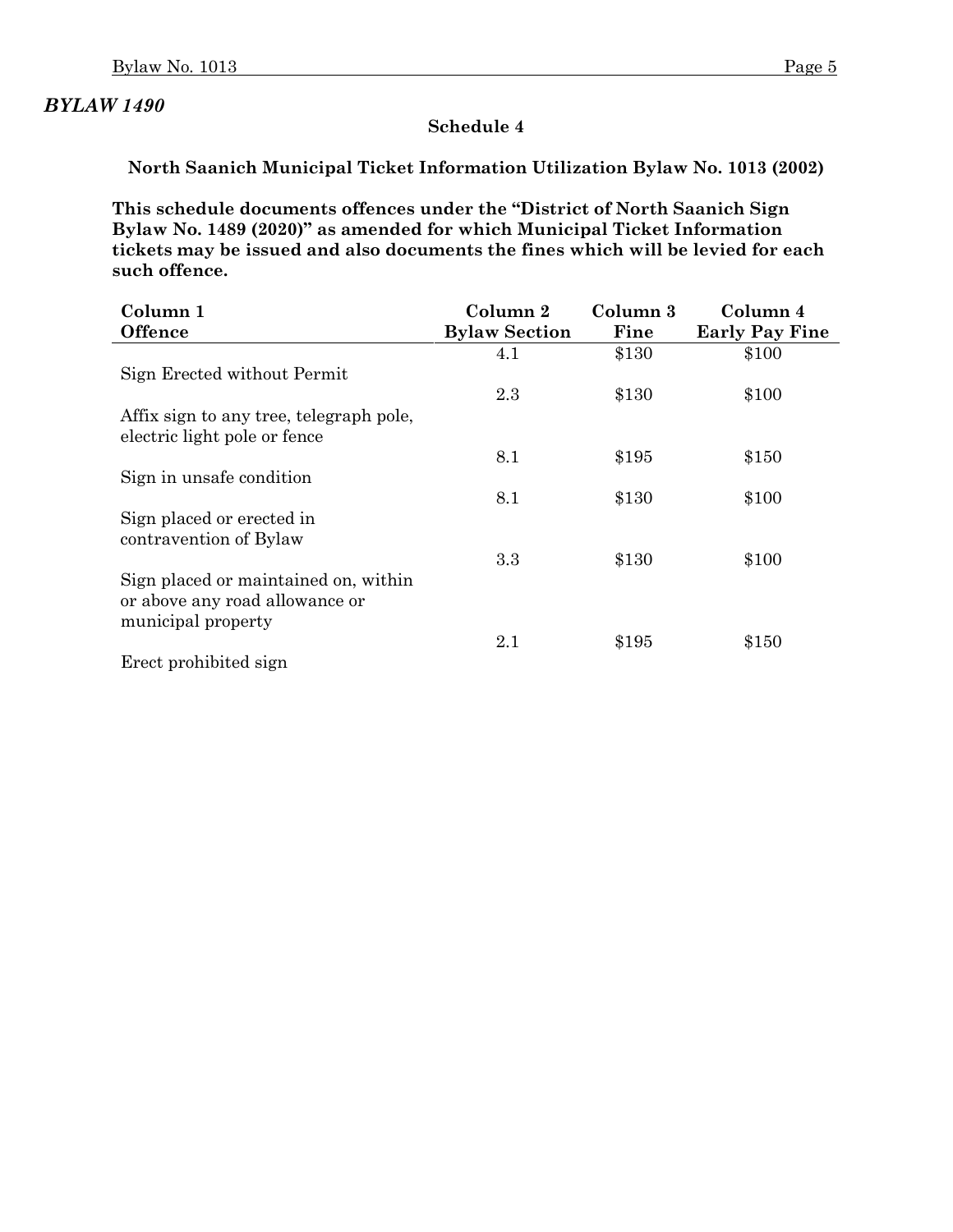#### **SCHEDULE 5**

**North Saanich Municipal Ticket Information Utilization Bylaw No. 1013 (2002)**

**This schedule documents offences under the "District of North Saanich Business License Bylaw No. 1349 (2013)", for which Municipal Ticket Information tickets may be issued and also documents the fines which will be levied for each such offence.**

| Column 1                                                 | Column 2             | Column 3 |
|----------------------------------------------------------|----------------------|----------|
| <b>Offence</b>                                           | <b>Bylaw Section</b> | Fine     |
| No business license                                      | 4                    | \$100.00 |
| Fail to display license                                  | 28                   | \$100.00 |
| Operate business on municipal sidewalks or<br>boulevards | 29                   | \$100.00 |
| Obstruct License Inspector                               | 30                   | \$150.00 |
| Fail to produce license                                  | 31                   | \$100.00 |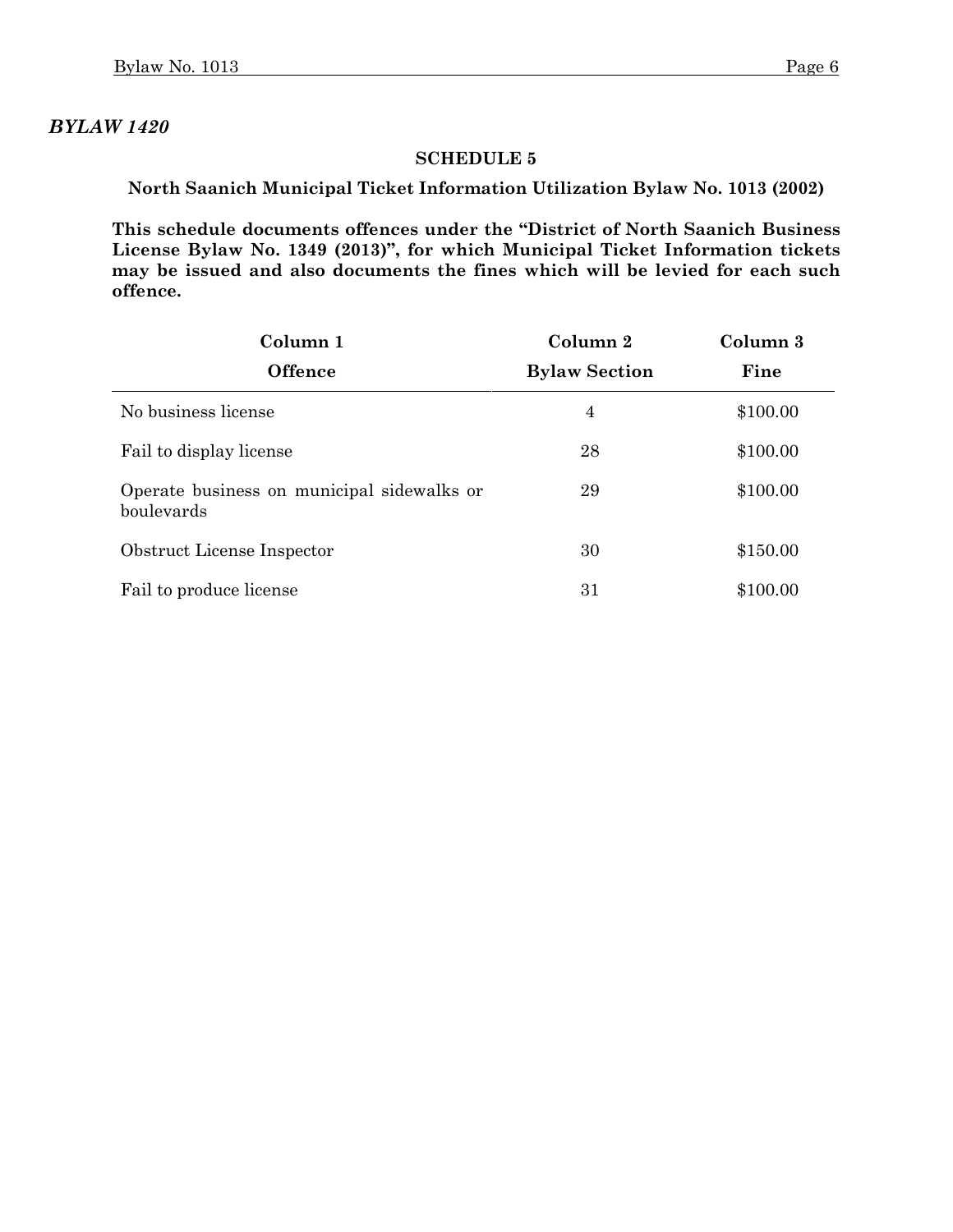#### **SCHEDULE 6**

#### **Unsightly Premises Bylaw No. 1400**

This schedule documents offences under the "District of North Saanich Unsightly Premises Bylaw No. 1400 (2015)", for which Municipal Ticket Information tickets may be issued and also documents the fines which will be levied for each such offence.

| <b>Offence</b>                                                                                        | Section #      | Fine if paid<br>within 30 days | Fine if paid after<br>30 days |
|-------------------------------------------------------------------------------------------------------|----------------|--------------------------------|-------------------------------|
| Allow or permit property to<br>become/remain untidy                                                   | $\overline{2}$ | \$100.00                       | \$130.00                      |
| Unlawful storage of vehicle                                                                           | 2(a)           | \$100.00                       | \$130.00                      |
| Accumulation of trash or<br>discarded materials                                                       | 2(b)           | \$100.00                       | \$130.00                      |
| Unenclosed storage of furniture,<br>appliances and other household,<br>commercial or industrial items | 2(c)           | \$100.00                       | \$130.00                      |
| Cause, allow or permit the<br>presence of graffiti                                                    | 2(d)           | \$100.00                       | \$130.00                      |
| Accumulation of garbage not in<br>covered receptacle                                                  | 2(e)           | \$100.00                       | \$130.00                      |
| Accumulation of building<br>material                                                                  | 2(f)           | \$100.00                       | \$130.00                      |
| Allow structure without<br>covering or surfacing material<br>without Building Permit                  | 2(g)           | \$100.00                       | \$130.00                      |
| Obstruct Bylaw Officer                                                                                | 6              | \$200.00                       | \$260.00                      |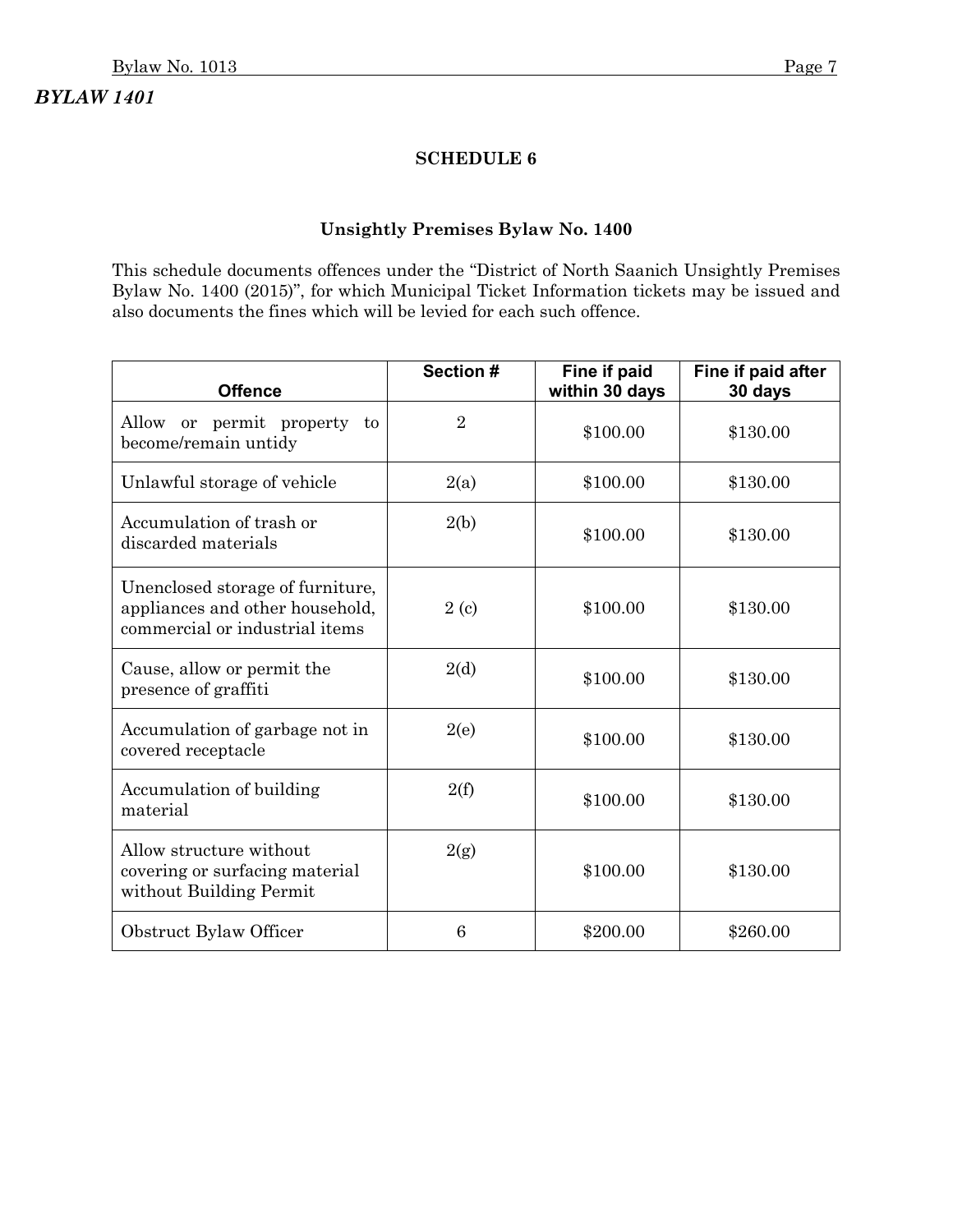### **SCHEDULE 7**

**North Saanich Municipal Ticket Information Utilization Bylaw No. 1013 (2002)**

**This schedule documents offences under the "District of North Saanich Animal Control Bylaw No. 751 (1993)" as amended, for which Municipal Ticket Information tickets may be issued and also documents the fines which will be levied for each such offence.**

| Column 1                                                                                              | Column 2             | Column 3 |
|-------------------------------------------------------------------------------------------------------|----------------------|----------|
| <b>Offence</b>                                                                                        | <b>Bylaw Section</b> | Fine     |
| More than three cats                                                                                  | 2.1                  | \$50.00  |
| Keep or harbour unsterilized cat on property                                                          | 2.2                  | \$100.00 |
| Operate cat breeding or boarding facility<br>without license                                          | 2.6                  | \$100.00 |
| More than three dogs                                                                                  | 3.1                  | \$50.00  |
| Operate a dog breeding or boarding facility<br>without a license                                      | 3.3                  | \$100.00 |
| Unlicensed dog                                                                                        | 4.1                  | \$100.00 |
| Keep or harbour farm animal on property<br>100.00 less than 4000 square metres                        | 5.1                  | \$100.00 |
| Keep or harbour an equine on land less than<br>3400 square metres                                     | 5.2                  | \$100.00 |
| Keep or harbour farm animal on incorrectly<br>zoned land                                              | 5.3                  | \$100.00 |
| Permitting rodents to run at large                                                                    | 6.1(a)               | \$50.00  |
| Keep rodents in buildings or structures that<br>fail to have minimum clearance from<br>property lines | 6.1(b)               | \$50.00  |
| Raising fur-bearing animals                                                                           | 7.1                  | \$50.00  |
| Keep more head of poultry than permitted                                                              | 9.1                  | \$50.00  |
| Keep a rooster on residentially zoned<br>property                                                     | 9.2                  | \$50.00  |
| Keep or harbour poultry on land in<br>prohibited zones                                                | 9.3                  | \$100.00 |
| Permit animal to run at large                                                                         | 17.1(a)              | \$100.00 |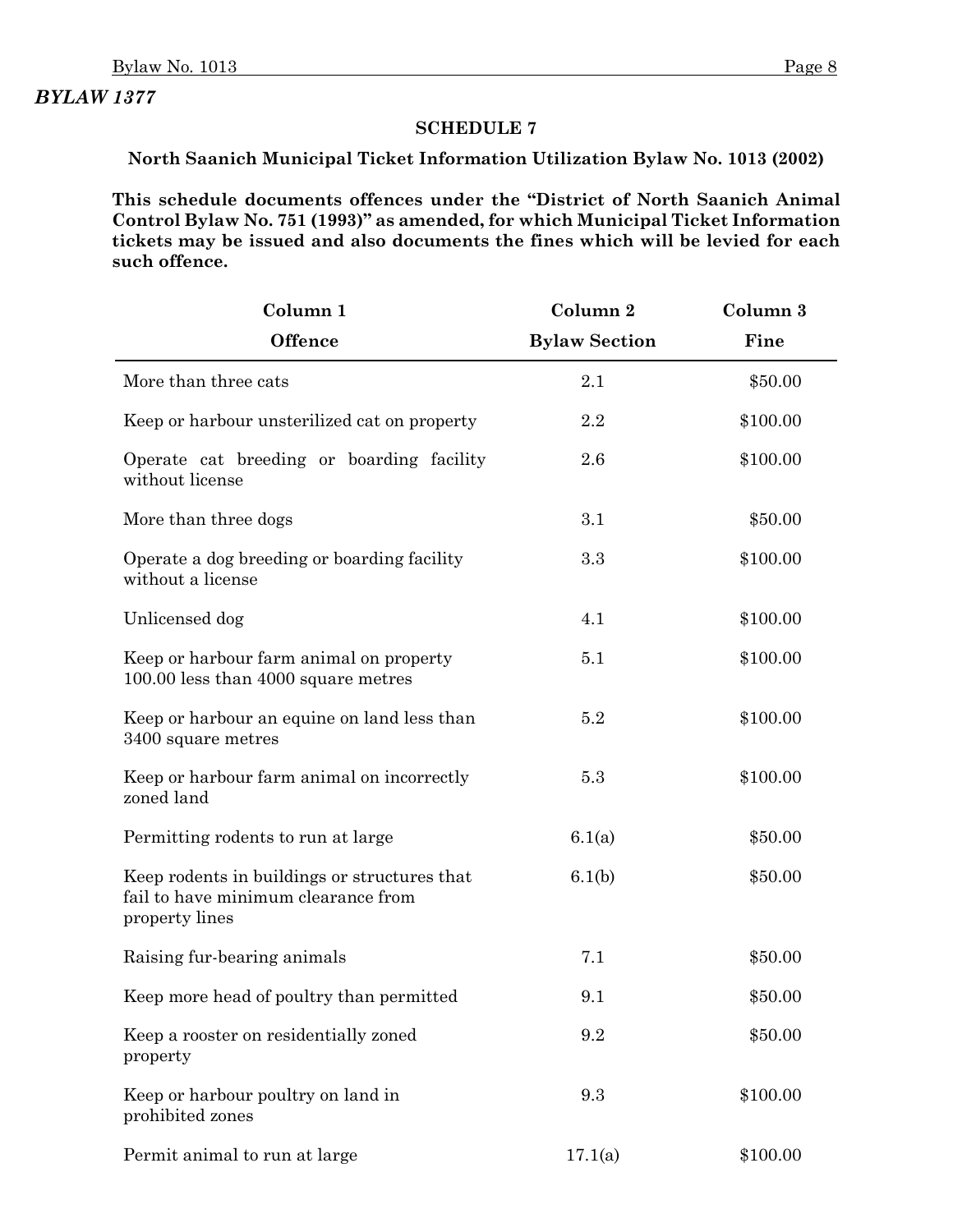| Barking dog                                                                  | 17.4(a) | \$50.00 |
|------------------------------------------------------------------------------|---------|---------|
| Horse on beach between May 1 <sup>st</sup> and<br>September 30 <sup>th</sup> | 17.7    | \$50.00 |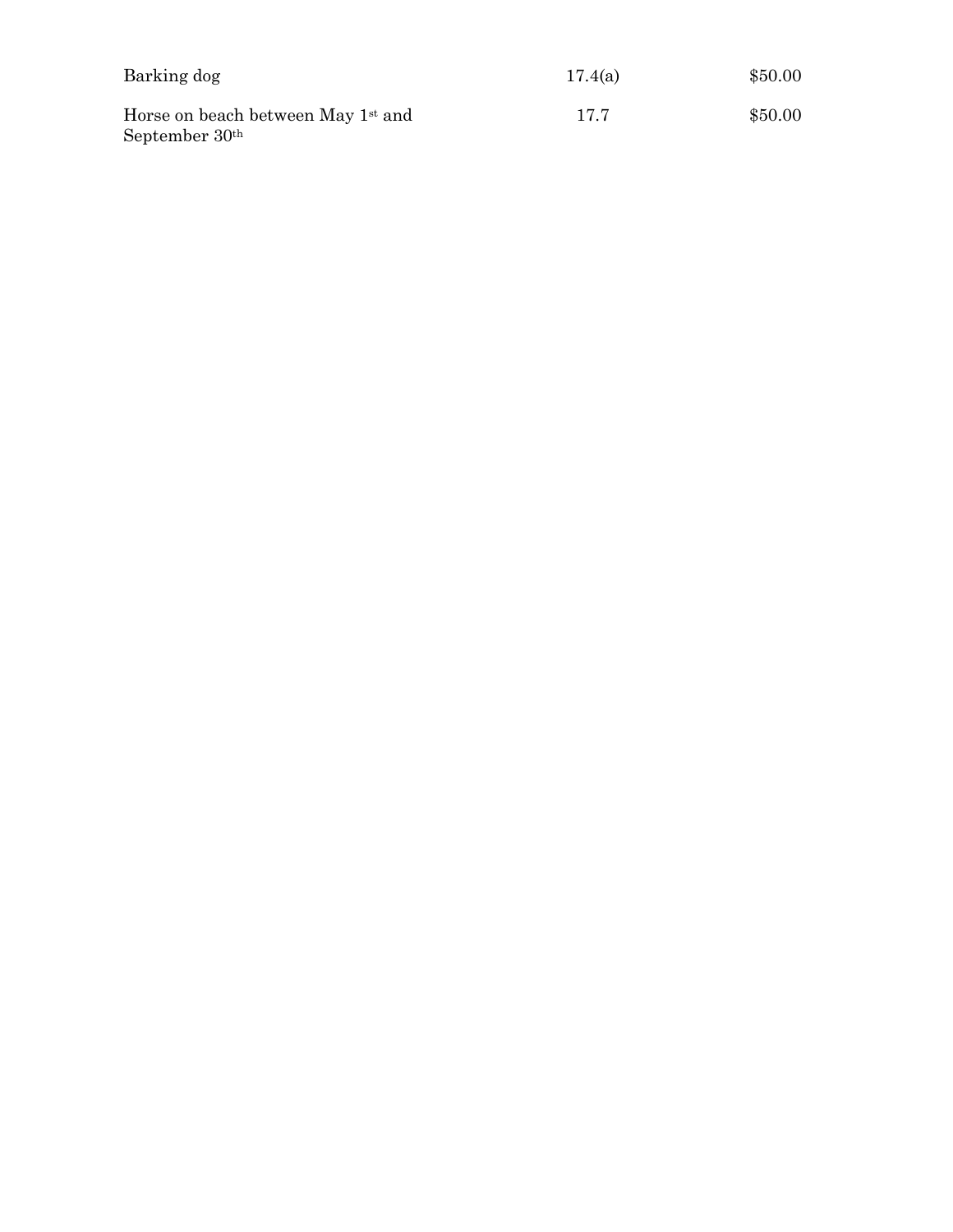# *BYLAW 1152 BYLAW 1509*

#### **Schedule 8**

**This schedule documents offences under the "District of North Saanich Building and Plumbing Bylaw 1150 (2007)", for which Municipal Ticket Information tickets may be issued and also documents the fines which will be levied for each such offence.**

| Offence                          | Section# | Fine amount | Fine amount if |
|----------------------------------|----------|-------------|----------------|
|                                  |          |             | paid within 30 |
|                                  |          |             | days           |
| Cause, allow or permit building  | 2.2.1    | \$195.00    | \$150.00       |
| or structure without valid       |          |             |                |
| building permit                  |          |             |                |
| Construct or demolish structure  | 2.2.3    | \$195.00    | \$150.00       |
| or building without valid permit |          |             |                |
| Tamper with any notice           | 2.5(a)   | \$195.00    | \$150.00       |
| Do any work in variance with     | 2.5(b)   | \$195.00    | \$150.00       |
| description, plans or            |          |             |                |
| specifications for building,     |          |             |                |
| structure, work or thing under   |          |             |                |
| permit                           |          |             |                |
| Interfere or obstruct a Building | 2.5(c)   | \$260.00    | \$200.00       |
| Inspector                        |          |             |                |
| Alter drawings or specifications | 2.5(d)   | \$195.00    | \$150.00       |
| Submit false or misleading       | 2.5(e)   | \$195.00    | \$150.00       |
| information                      |          |             |                |
|                                  |          |             |                |
| Repair building damaged          | 2.5(f)   | \$195.00    | \$150.00       |
| greater than 75%                 |          |             |                |
| Occupy or permit occupancy       | 2.5(g)   | \$260.00    | \$200.00       |
| without approval                 |          |             |                |
| Fail to post address             | 2.5(h)   | \$130.00    | \$100.00       |
| Move a building without a        | 2.2.2    | \$260.00    | \$200.00       |
| permit                           |          |             |                |
| Work after a Stop Work Order     | 13.3.2   | \$260.00    | \$200.00       |
| posted                           |          |             |                |
| Occupy a building after a Do     | 13.3.5   | \$260.00    | \$200.00       |
| Not Occupy notice has been       |          |             |                |
| posted.                          |          |             |                |
| Removal of Stop Work Order or    | 13.3.7   | \$260.00    | \$200.00       |
| Do Not Occupy Notice             |          |             |                |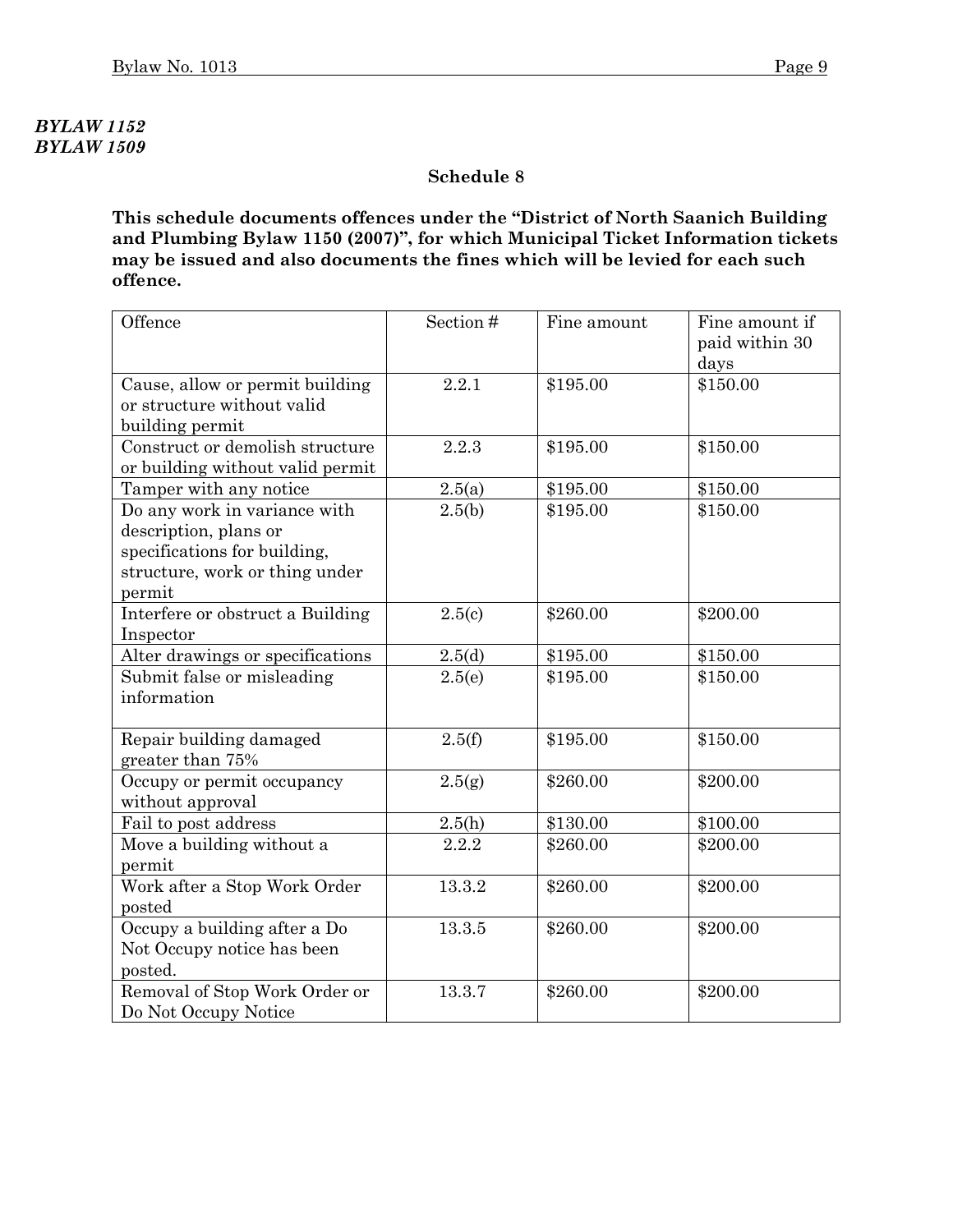# *BYLAW 1322 BYLAW 1382*

#### **SCHEDULE 9**

**North Saanich Municipal Ticket Information Utilization Bylaw No. 1013 (2002)**

**This schedule documents offences under the "District of North Saanich Zoning Bylaw No. 1255 (2011)" as amended, for which Municipal Ticket Information tickets may be issued and also documents the fines which will be levied for each such offence.**

| Column 1                           | Column 2                               | Column 3 |
|------------------------------------|----------------------------------------|----------|
| <b>Offence</b>                     | <b>Bylaw Section</b>                   | Fine     |
| Misuse of property                 | 107                                    | \$200.00 |
| Unlawful home occupation           | 203                                    | \$100.00 |
| Secondary Suite not permitted use  | 206.1.1(a)                             | \$500.00 |
| Secondary Suite not permitted use  | 206.1.1(b)                             | \$500.00 |
| Secondary Suite not permitted use  | 206.1.1(c)                             | \$500.00 |
| Secondary Suite not permitted use  | 206.1.1(d)                             | \$500.00 |
| Secondary Suite not permitted use  | 206.1.1(e)                             | \$500.00 |
| Secondary Suite not permitted use  | 206.1.1(f)                             | \$500.00 |
| Excessive secondary suite area     | 206.1.2                                | \$500.00 |
| Suite without proper sewer service | 206.1.3                                | \$500.00 |
| No parking space for suite         | 206.1.4                                | \$250.00 |
| Subdivision of suite               | 206.1.5                                | \$500.00 |
| Park vehicle exceeding 4200 kg.    | 107.1.1(j)(v)                          | \$100.00 |
| <b>Exceed Fence Height</b>         | 502.1.4<br>502.2.3<br>502.3.4          | \$100.00 |
|                                    | 503.2.4 (Multi 2)                      |          |
|                                    | 503.1.4 (Multi 1)<br>503.3.4 (Multi 3) |          |

The fine for a second offence against any subsection of Section 206 is \$1,000.

All secondary suite fines commence after July 1, 2017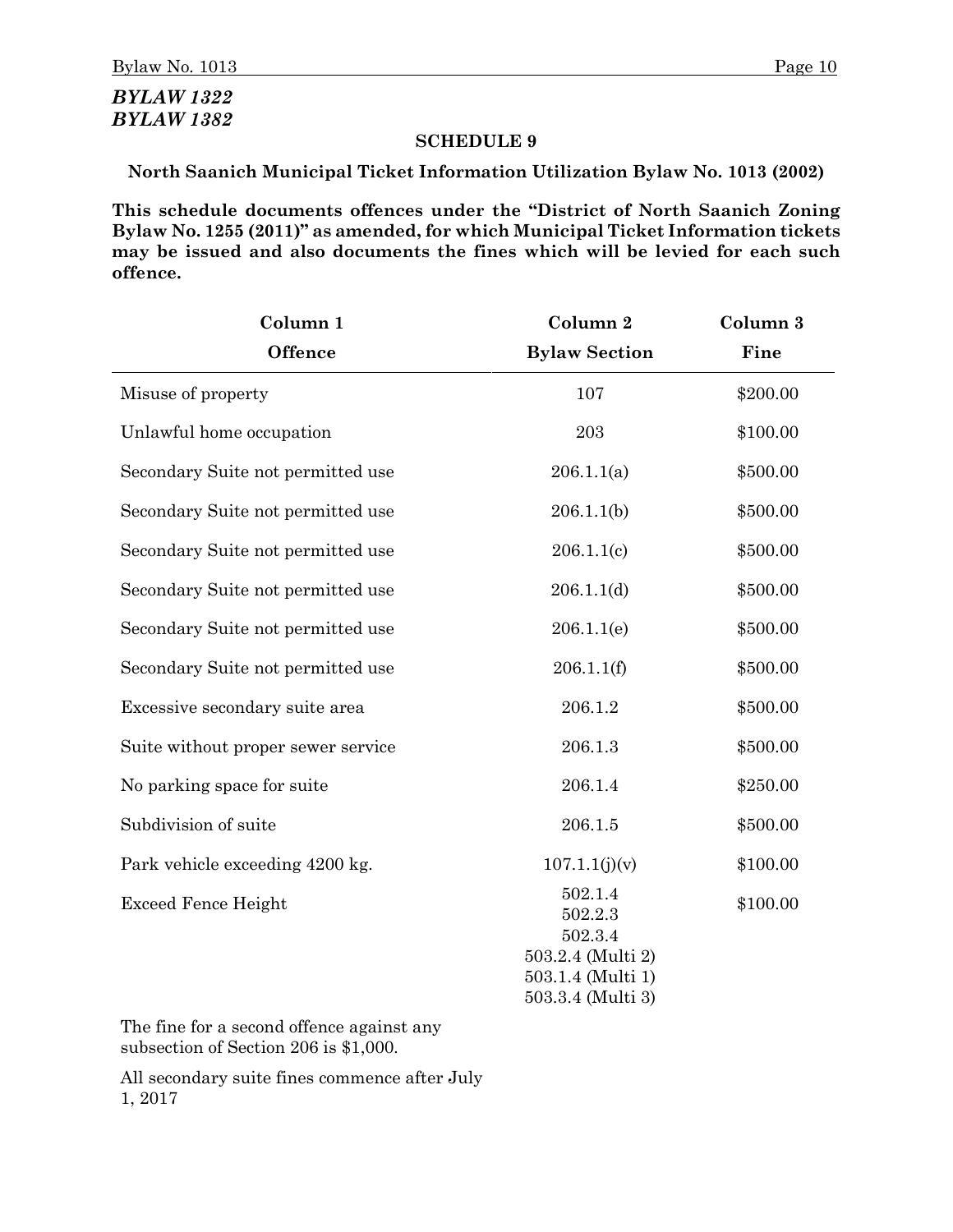**North Saanich Municipal Ticket Information Utilization Bylaw No. 1013 (2002)**

**This schedule documents offences under the "District of North Saanich Soil Removal and Fill Deposit Bylaw No. 255 (1978)" for which Municipal Ticket Information tickets may be issued and also documents the fines which will be levied for each such offence.**

| Column 1                                | Column 2             | Column 3 |
|-----------------------------------------|----------------------|----------|
| <b>Offence</b>                          | <b>Bylaw Section</b> | Fine     |
| Remove or Deposit Soil without a permit | 2(a)                 | \$200.00 |
| Fail to properly fence lands            | 10                   | \$200.00 |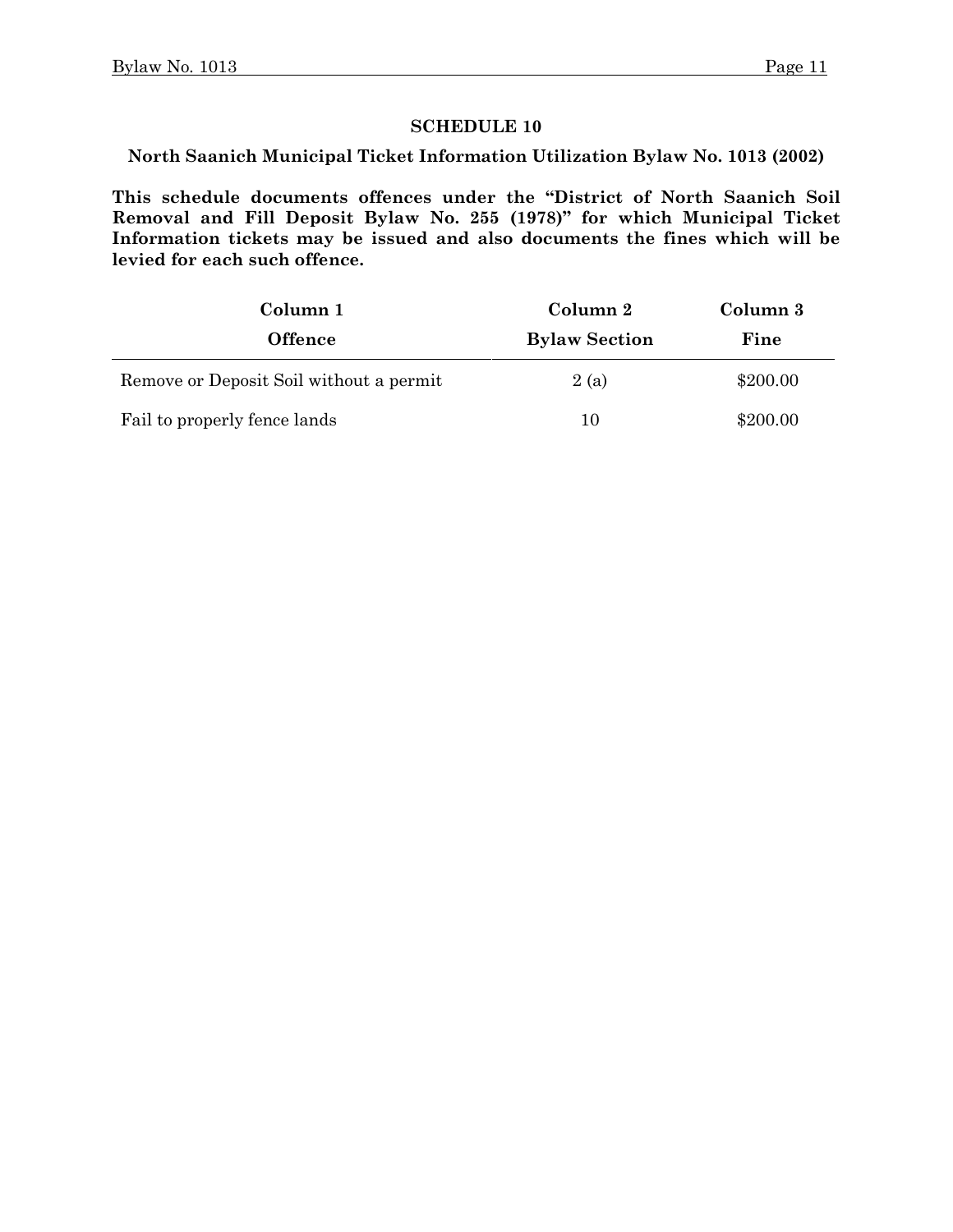**North Saanich Municipal Ticket Information Utilization Bylaw No. 1013 (2002)**

**This schedule documents offences under the "District of North Saanich Fireworks Regulation Bylaw No. 925 (1999)" as amended, for which Municipal Ticket Information tickets may be issued and also documents the fines which will be levied for each such offence.**

| Column 1                                              | Column 2             | Column 3 |
|-------------------------------------------------------|----------------------|----------|
| <b>Offence</b>                                        | <b>Bylaw Section</b> | Fine     |
| Sell to Person Under Age 18                           | 4(2)                 | \$150.00 |
| Sell/Give Fireworks When Prohibited                   | 4(3)                 | \$150.00 |
| Sell/Give Fireworks Without Permit                    | 5(1)                 | \$150.00 |
| Fire/Setoff Fireworks When Prohibited                 | 7(1)                 | \$150.00 |
| Setoff/Discharge/Explode Fireworks In Public<br>Place | 7(7)(a)(b)(c)(d)     | \$150.00 |
| Setoff/Discharge Firecrackers                         | 7(4)                 | \$100.00 |
| Person under 18 years old exploding<br>fireworks      | 7(5)                 | \$100.00 |
| Fire/Setoff Fireworks Without Permit                  | 7(8)                 | \$150.00 |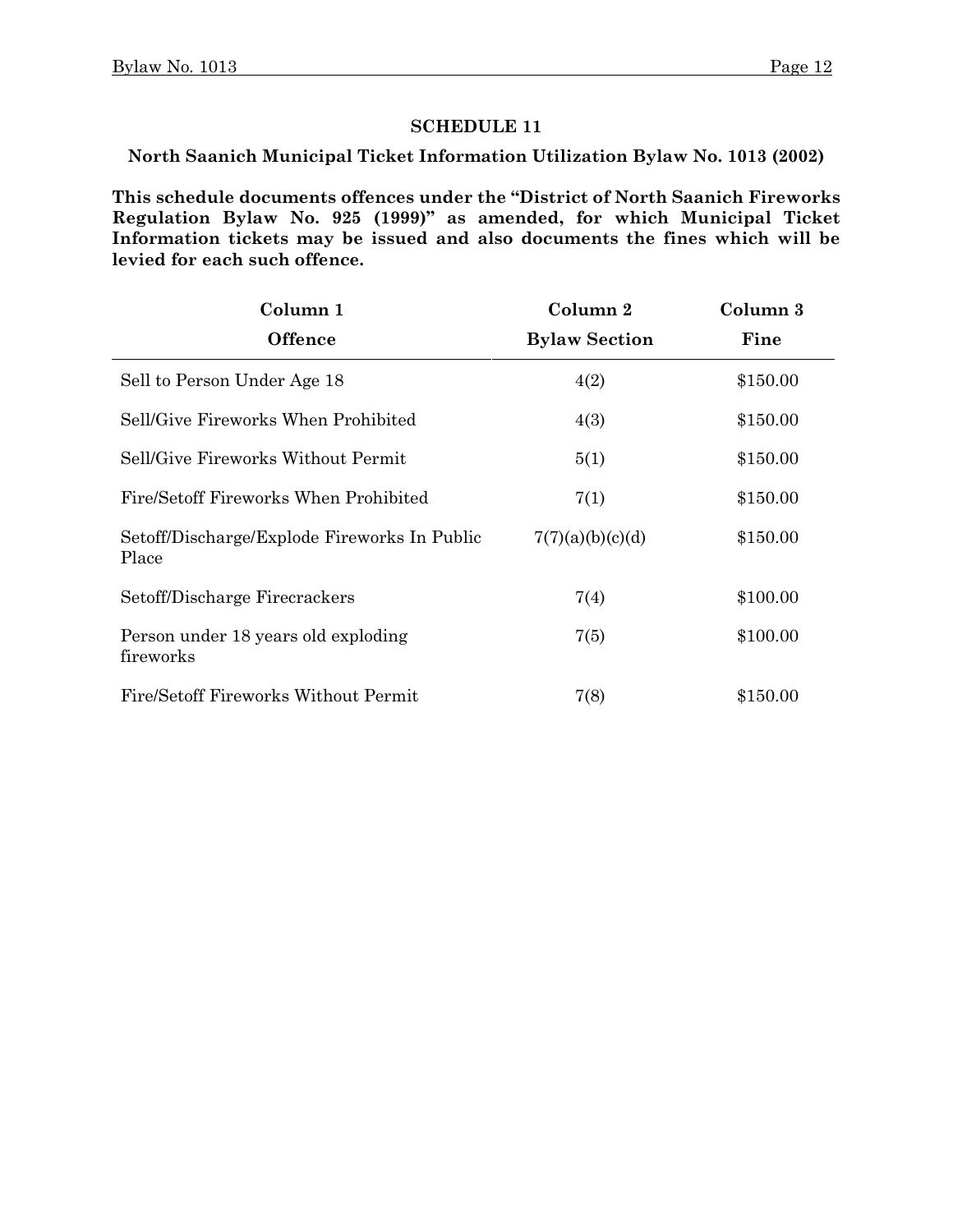*BL 1455* **North Saanich Municipal Ticket Information Utilization Bylaw No. 1013 (2002)**

> **This schedule documents offences under the "District of North Saanich Tree Protection By-Law No. 935 (1999)" as amended, which Municipal Ticket Information tickets may be issued and also documents the fines which will be levied for each such offence.**

| <b>Offence</b>                                                                    | Section# | Fine if paid<br>within 30 days | Fine if paid<br>after 30 days |
|-----------------------------------------------------------------------------------|----------|--------------------------------|-------------------------------|
| significant<br>Cut<br>down<br>a<br>or<br>protected tree                           | 5.2      | \$300.00                       | \$390.00                      |
| Cut down or remove tree without<br>permit                                         | 6.2      | \$150.00                       | \$190.00                      |
| Cut down, remove or damage<br>trees outside the terms and<br>conditions of permit | 7.2      | \$150.00                       | \$190.00                      |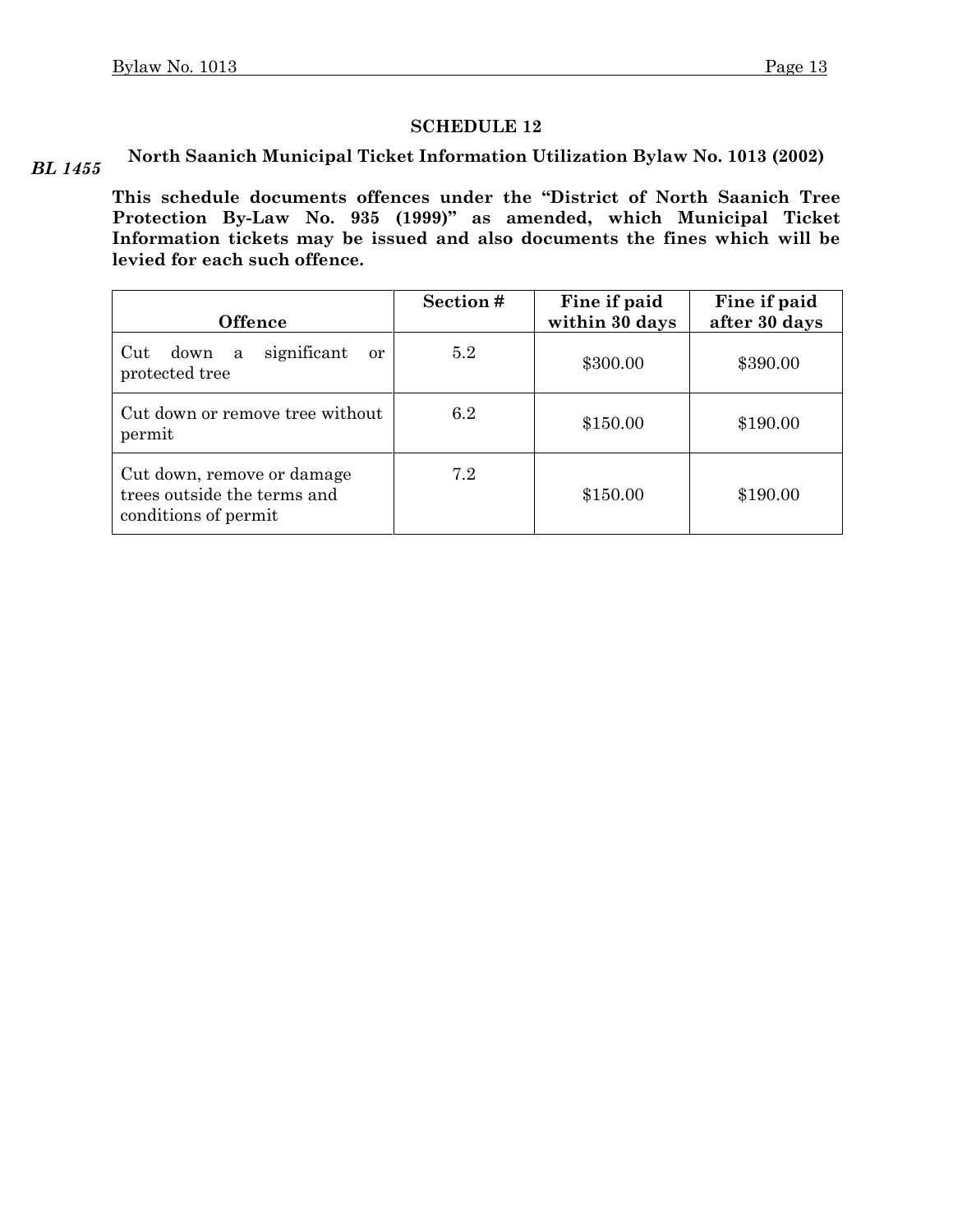**North Saanich Municipal Ticket Information Utilization Bylaw No. 1013 (2002)**

**This schedule documents offences under the "District of North Saanich Firearms By-law No 846 (1996)" as amended which Municipal Ticket Information tickets may be issued and also documents the fines which will be levied for each such offence.**

| Column 1                                                       | Column 2             | Column 3 |
|----------------------------------------------------------------|----------------------|----------|
| <b>Offence</b>                                                 | <b>Bylaw Section</b> | Fine     |
| Discharge any firearm                                          | $\overline{2}$       | \$200.00 |
| Offend or violate bylaw provisions - person                    | 8                    | \$200.00 |
| Suffer of Permit any act or thing in<br>contravention of bylaw | 8                    | \$200.00 |
| Neglect or omit to comply with bylaw<br>provisions             | 7                    | \$200.00 |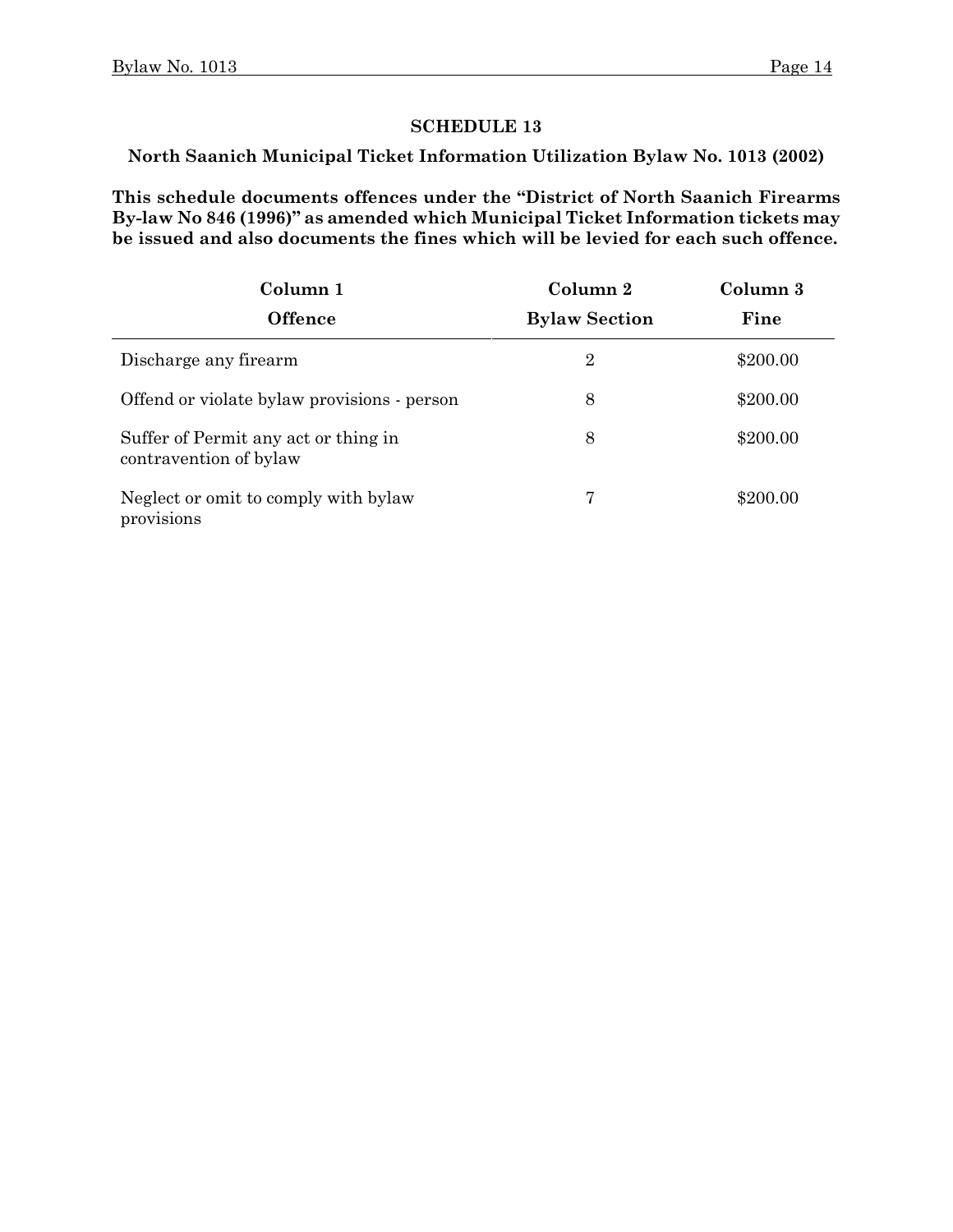#### **SCHEDULE 14**

**North Saanich Municipal Ticket Information Utilization Bylaw No. 1013 (2002)**

**This schedule documents offences under the "District of North Saanich Blasting By-law No. 1440 (2018)", which Municipal Ticket Information tickets may be issued and also documents the fines which will be levied for each such offence.**

| Column 1                                                                            | Column 2             | Column 3 |
|-------------------------------------------------------------------------------------|----------------------|----------|
| <b>Offence</b>                                                                      | <b>Bylaw Section</b> | Fine     |
| Blasting without permit                                                             | 3a)                  | \$500.00 |
| Blasting outside prescribed hours of the<br>Permit                                  | 3 b)                 | \$200.00 |
| Any blasting in variance with the description,<br>plans, specifications of the work | 3 c)                 | \$200.00 |
| Blasting with an expired permit                                                     | 6                    | \$200.00 |
| Blasting without a valid permit                                                     | 7                    | \$200.00 |
| Interfere or obstruct an Inspector                                                  | 8                    | \$200.00 |
| Blasting with a revoked permit                                                      | 9c)                  | \$200.00 |
| Blasting when a Stop Work Order has been<br>placed on the work site                 | 9 d)                 | \$500.00 |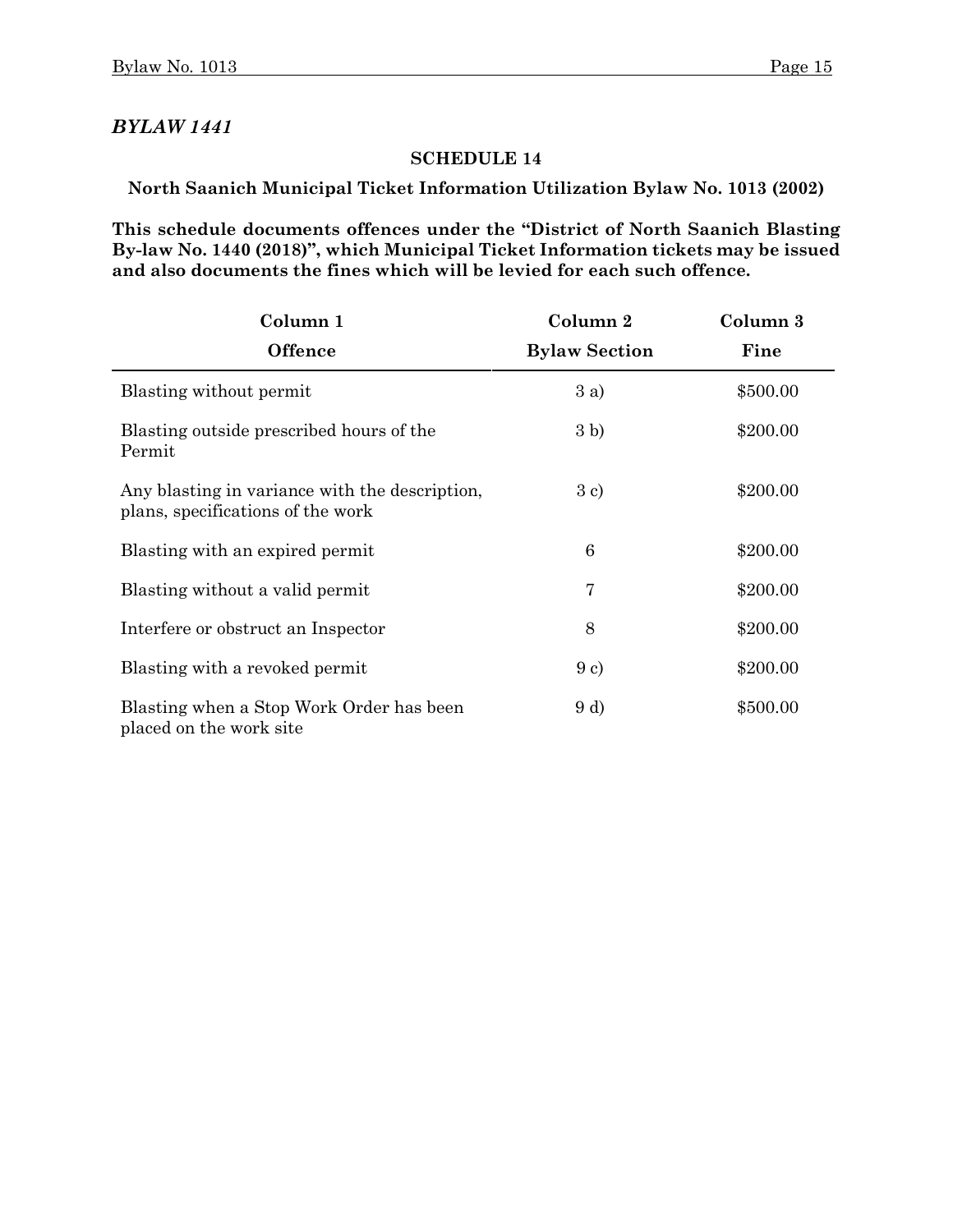#### **SCHEDULE 15**

#### **North Saanich Municipal Ticket Information Utilization Bylaw No. 1013 (2002)**

This schedule documents offences under Streets and Traffic Regulation Bylaw No. 1261, 2012, which Municipal Ticket Information tickets may be issued, and also documents the fines which will be levied for each such offence. The penalty for an offence under Streets and Traffic Regulation Bylaw No. 1261, 2012 will be (a) a fine not greater than the amount set out in Column 4 if the amount is paid on or before the 30th day from the date on which the ticket is served, or (b) a fine not greater than the amount set out in Column 3 if the amount is paid after the day referred to in paragraph (a).

| Column 1                                 | Column 2                       | Column 3 | Column 4                 |
|------------------------------------------|--------------------------------|----------|--------------------------|
| <b>Offence</b>                           | <b>Bylaw</b><br><b>Section</b> | Fine     | <b>Early Pay</b><br>Fine |
| Disobey Directions of Fire Department    | 2.2                            | \$65.00  | \$50.00                  |
| Disobey School Patrol                    | 2.3                            | \$65.00  | \$50.00                  |
| Obstruct Highway Without Permit          | 2.6                            | \$65.00  | \$50.00                  |
| Fail to Remove Snow or Ice               | 2.8                            | \$65.00  | \$50.00                  |
| Place Snow or Ice on Roadway             | 2.9                            | \$65.00  | \$50.00                  |
| Disobey Traffic Control Device           | 3.3                            | \$65.00  | \$50.00                  |
| Disobey Traffic Signs                    | 3.6                            | \$65.00  | \$50.00                  |
| Breach or Interfere with Traffic Barrier | 3.8                            | \$65.00  | \$50.00                  |
| Stop on Sidewalk                         | 4.1(a)                         | \$65.00  | \$50.00                  |
| Stop within Intersection                 | 4.1(b)                         | \$65.00  | \$50.00                  |
| <b>Stop Near Intersecting Street</b>     | 4.1(c)                         | \$65.00  | \$50.00                  |
| <b>Stop Near Lane</b>                    | 4.1 <sub>d</sub>               | \$65.00  | \$50.00                  |
| <b>Stop Near Driveway</b>                | 4.1(e)                         | \$65.00  | \$50.00                  |
| Stop Near Traffic Control Signal         | 4.1(f)                         | \$65.00  | \$50.00                  |
| Obstruct Traffic                         | 4.1(g)                         | \$65.00  | \$50.00                  |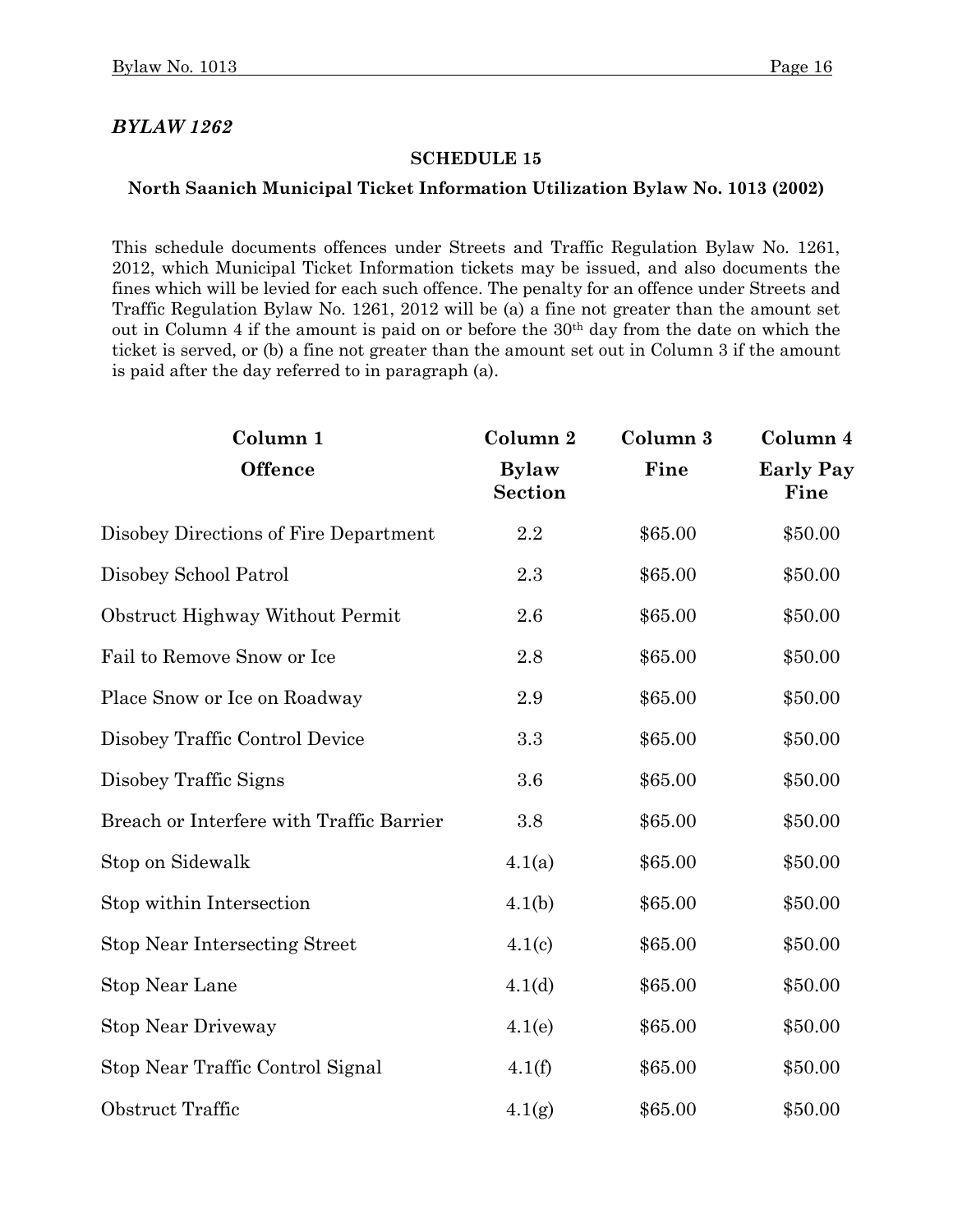| Stop in Contravention of Traffic Control<br>Device | 4.1(h) | \$65.00 | \$50.00 |
|----------------------------------------------------|--------|---------|---------|
| Stop in Lane                                       | 4.1(i) | \$65.00 | \$50.00 |
| Stop Near Fire Hydrant                             | 4.1(j) | \$65.00 | \$50.00 |
| Obstruct Visibility of Traffic Control<br>Device   | 4.1(k) | \$65.00 | \$50.00 |
| Park over 24 Hours                                 | 4.1(l) | \$65.00 | \$50.00 |
| Stop Beside Centre Median                          | 4.1(m) | \$65.00 | \$50.00 |
| Double Park Vehicle                                | 4.1(n) | \$65.00 | \$50.00 |
| Stop Alongside Highway Excavation                  | 4.1(0) | \$65.00 | \$50.00 |
| Stop Over Time in Loading Zone                     | 4.1(p) | \$65.00 | \$50.00 |
| Park in Loading Zone                               | 4.1(q) | \$65.00 | \$50.00 |
| Stop in Reserved Area                              | 4.1(r) | \$65.00 | \$50.00 |
| <b>Stop Near Cycle Parking</b>                     | 4.1(s) | \$65.00 | \$50.00 |
| Fail to Display Valid Pass                         | 4.1(t) | \$65.00 | \$50.00 |
| Fail to Display Valid Plates                       | 4.1(u) | \$65.00 | \$50.00 |
| Park in Public Park or School Ground               | 4.1(v) | \$65.00 | \$50.00 |
| Park in Reserved Area                              | 4.1(w) | \$65.00 | \$50.00 |
| Fail to Parallel Park                              | 4.2(a) | \$65.00 | \$50.00 |
| Park Too Close to Another Vehicle                  | 4.2(b) | \$65.00 | \$50.00 |
| Park Too Far from Curb                             | 4.2(c) | \$65.00 | \$50.00 |
| <b>Improper Angle Parking</b>                      | 4.3(a) | \$65.00 | \$50.00 |
| Load Extending into Roadway                        | 4.3(c) | \$65.00 | \$50.00 |
| Park in Prohibited Area                            | 4.4    | \$65.00 | \$50.00 |
| Stop in Disabled Zone                              | 4.5    | \$65.00 | \$50.00 |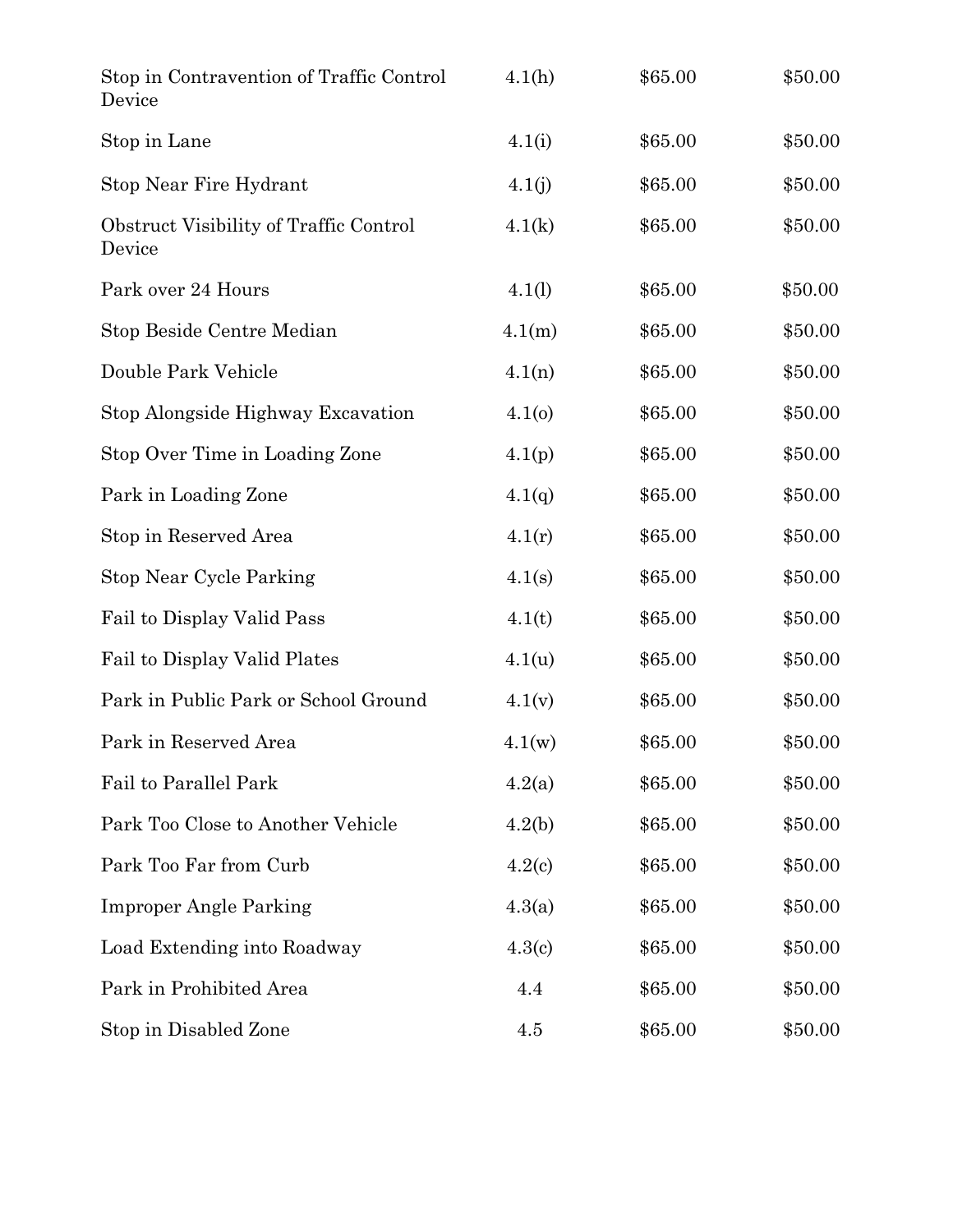# **North Saanich Municipal Ticket Information Utilization Bylaw No. 1013 (2002)**

This schedule documents offences under Parks Bylaw No. 1470, 2018, which Municipal Ticket Information tickets may be issued, and also documents the fines which will be levied for each such offence. The penalty for an offence under Parks Bylaw No. 1470, 2018 will be (a) a fine not greater than the amount set out in Column 4 if the amount is paid on or before the 30th day from the date on which the ticket is served, or (b) a fine not greater than the amount set out in Column 3 if the amount is paid after the day referred to in paragraph (a).

| Column <sub>1</sub>                                                                 | Column <sub>2</sub>            | Column 3 | Column 4                 |
|-------------------------------------------------------------------------------------|--------------------------------|----------|--------------------------|
| <b>Offence</b>                                                                      | <b>Bylaw</b><br><b>Section</b> | Fine     | <b>Early Pay</b><br>Fine |
| Damage to Vegetation                                                                | 5(a)(i)                        | \$260.00 | \$200.00                 |
| Damage to Structure                                                                 | 5(a)(ii)                       | \$195.00 | \$150.00                 |
| Pollute Fountain, Pond or Natural<br>Body of Water                                  | 5(b)                           | \$130.00 | \$100.00                 |
| Paint or Otherwise Deface Wall, Fence,<br>Rock, Tree of Structure                   | 5(c)                           | \$195.00 | \$150.00                 |
| Paint or Otherwise Deface Lawfully<br>Posted Sign                                   | 5(d)                           | \$130.00 | \$100.00                 |
| Dispose of Household, Yard or<br><b>Commercial Waste</b>                            | 5(e)                           | \$130.00 | \$100.00                 |
| Failure to Dispose of Waste in Garbage<br>Receptacle                                | 6                              | \$260.00 | \$200.00                 |
| Disturb, Frighten, Injure, Trap or<br>Snare any Bird, Animal, or Fish               | 8                              | \$65.00  | \$50.00                  |
| Light, Ignite or Maintain a Fire<br>without a Permit                                | 10                             | \$130.00 | \$100.00                 |
| Disorderly or Offensive Conduct                                                     | 11                             | \$100.00 | \$75.00                  |
| Obstruct Use of Park by Causing<br>Noise, Vibration, Odour, Dust or<br>Illumination | 12                             | \$100.00 | \$75.00                  |